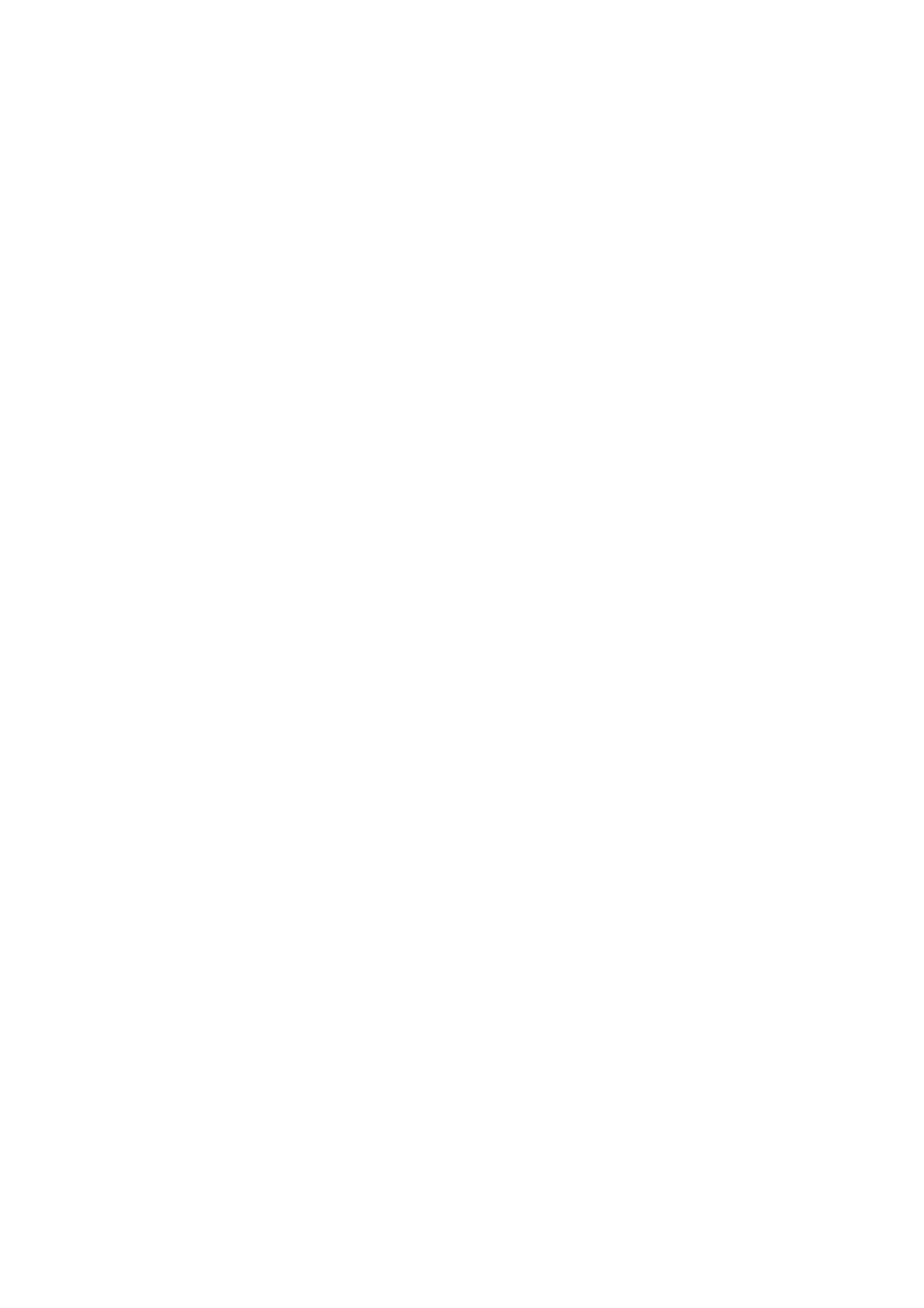# **CONTENTS**

| $\mathbf{1}$            | <b>INTRODUCTION</b>               |                                                | $\mathbf{1}$            |
|-------------------------|-----------------------------------|------------------------------------------------|-------------------------|
|                         | 1.1                               | <b>Context</b>                                 | $\mathbf{1}$            |
| $\overline{2}$          | <b>RESEARCH DESIGN AND METHOD</b> |                                                | 3                       |
|                         | 2.1                               | <b>Approach</b>                                | $\overline{\mathbf{3}}$ |
|                         | 2.2                               | <b>Methodology</b>                             | 3                       |
|                         | 2.3                               | <b>Recruitment</b>                             | 5                       |
|                         | 2.4                               | <b>Sample size and characteristics</b>         | 5                       |
|                         | 2.5                               | Data management and ethics                     | $6\phantom{1}6$         |
|                         | 2.6                               | <b>Project Advisory Group</b>                  | $6\phantom{1}6$         |
| $\overline{\mathbf{3}}$ | <b>FINDINGS</b>                   |                                                | 7                       |
|                         | 3.1                               | <b>Situation and working environment</b>       | $\overline{\mathbf{z}}$ |
|                         | 3.2                               | <b>Communication, Culture and Collegiality</b> | 8                       |
|                         | 3.3                               | <b>Technology</b>                              | 9                       |
|                         | 3.4                               | <b>Health and wellbeing of staff</b>           | 10                      |
|                         | 3.5                               | <b>Research, Teaching and Enterprise</b>       | 12                      |
|                         |                                   | 3.5.1 Research                                 | 12                      |
|                         |                                   | 3.5.2 Teaching                                 | 14                      |
|                         |                                   | 3.5.3 Enterprise                               | 15                      |
| 4                       | <b>LEARNING POINTS</b>            |                                                | 16                      |
|                         | 4.1                               | <b>Looking back</b>                            | 16                      |
|                         | 4.2                               | Looking ahead - short term                     | 17                      |
|                         | 4.3                               | Looking ahead - medium term                    | 17                      |
|                         | 4.4                               | Looking ahead - longer term                    | 17                      |
| 5                       | <b>CAVEATS AND LIMITATIONS</b>    |                                                | 18                      |
| 6                       | <b>CONCLUSIONS</b>                |                                                | 19                      |
| 7                       | <b>RECOMMENDATIONS</b>            |                                                |                         |
|                         | <b>REFERENCES</b>                 |                                                | 21                      |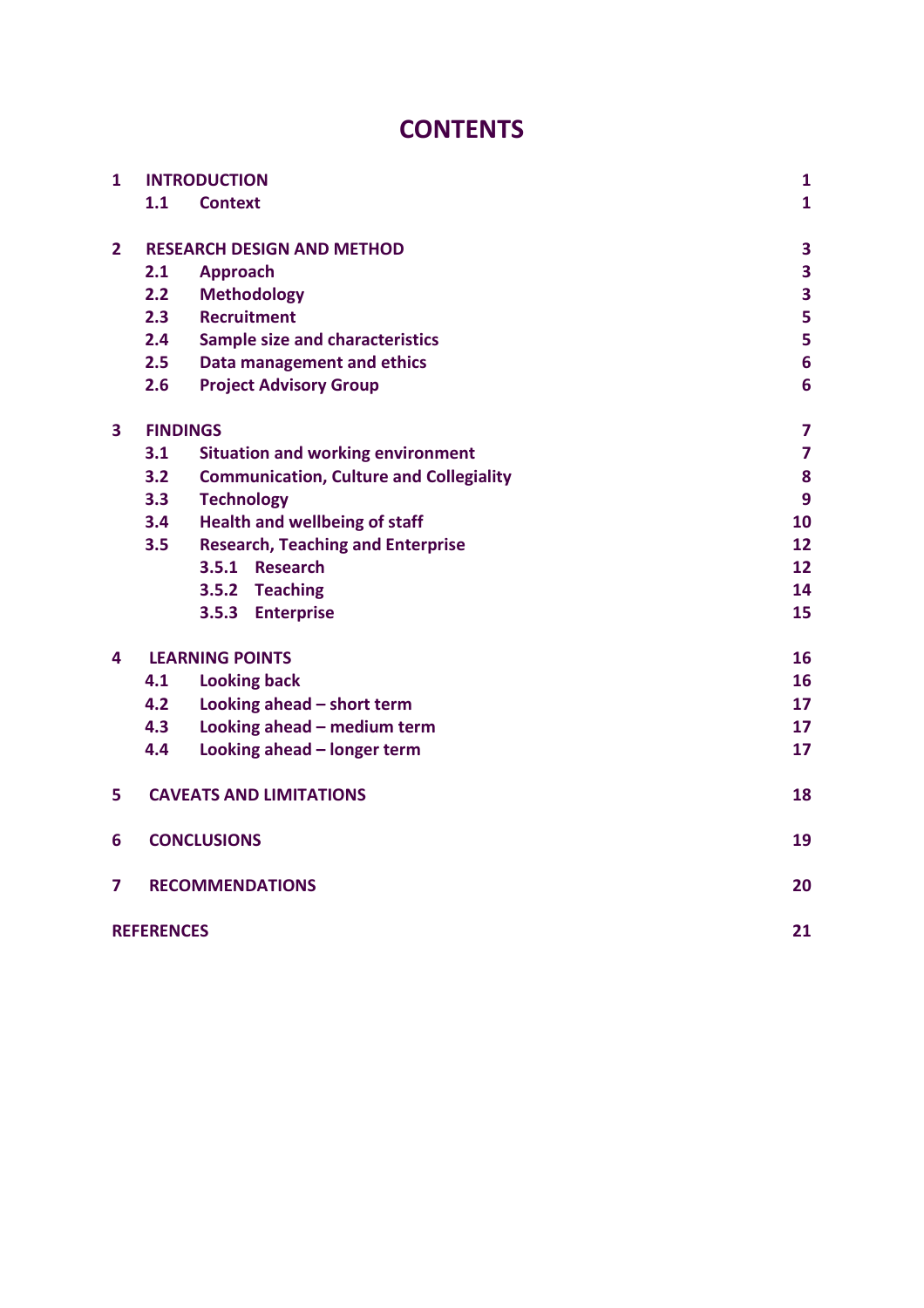## **Acknowledgements**

Throughout this process, the enormous amounts of goodwill and collegiality from colleagues at Loughborough and other institutions have made the project a pleasure to work on.

The research team would like to thank all those who came forward to volunteer for the study. We are indebted to them for giving up their time so generously, especially during a period when many were experiencing multiple challenges and demands. We are grateful for their openness, honesty and thoughtfulness.

We are grateful to input from Clive Trusson, who offered background information and to Matt Aldred, Olivia Smith, Claire Vallance and Gareth Cole for technical and ethical support.

We would also like to thank the members of the Project Advisory Group who helped to shape and steer the research throughout with good humour and sound advice. Thanks also go to the many colleagues who contributed through informal conversations and consultations, including Line Nyhagen, Sarah Williamson, Nadine Skinner, Steve Rice, Liz Peel, Malcolm Cook, Jenna Townend, Vani Naik, Dan Sage, Angela Dy, Sam Chambers and Emma Dresser.

Research Team, Centre for Research in Social Policy (CRSP): Abby Davis Matt Padley Claire Shepherd Nicola Lomax

<span id="page-3-0"></span>Project Advisory Group: Catherine Armstrong Sophie Crouchman Adèle MacKinlay Steve Rothberg Liz Stokoe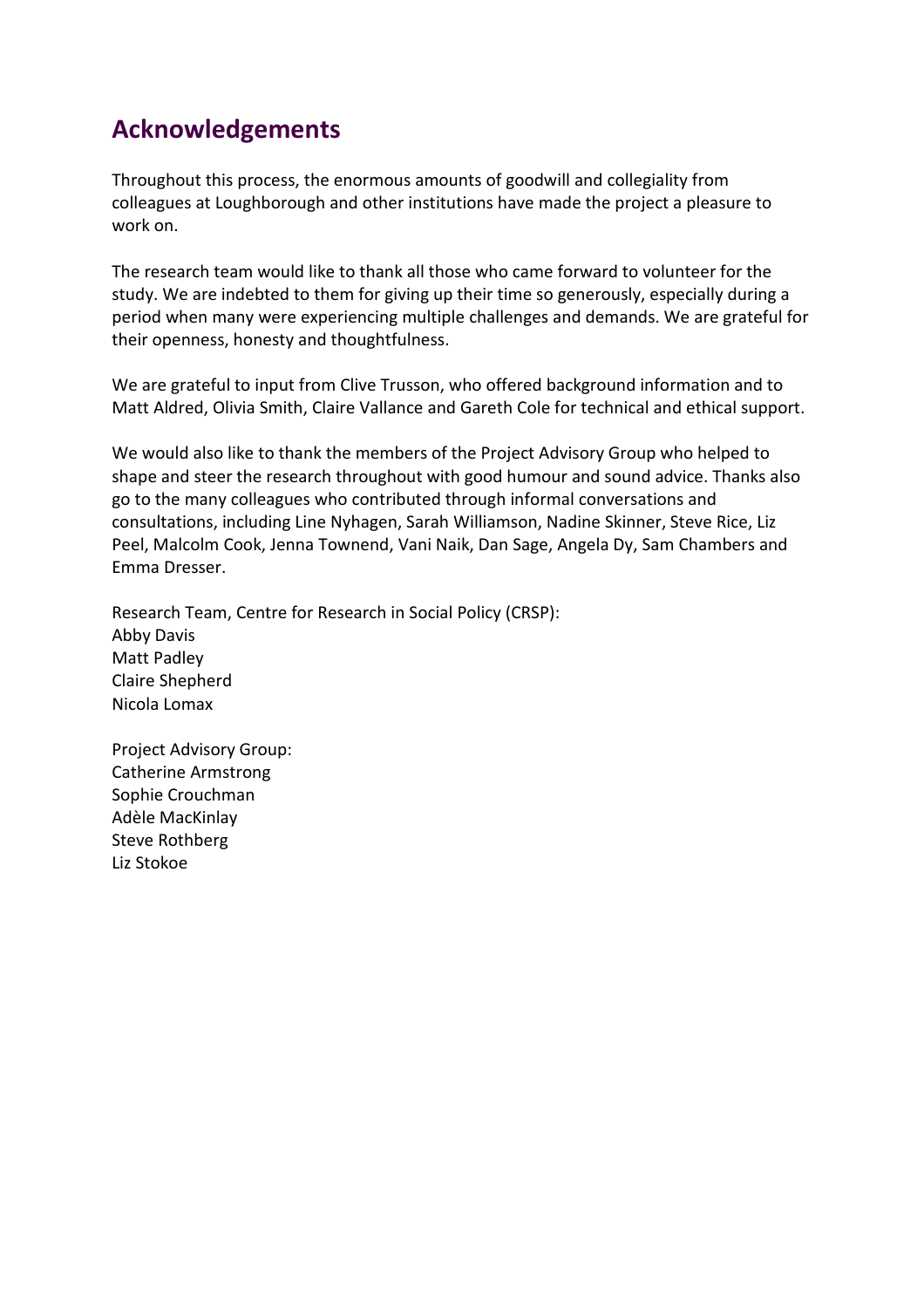# **1 INTRODUCTION**

Late March 2020 saw the closure of Loughborough campuses to the majority of students and staff due to the lockdown that came in response to the global pandemic. Since then the situation has been fluid with government guidelines changing frequently. Throughout, the University has worked hard to ensure a safe return to campus for all and the resumption of in-person teaching where appropriate and possible.

This project was commissioned to enhance the institution's, and the sector's, understanding of the breadth and depth of the many different impacts of Covid-19. It explored how Research Teaching and Enterprise (RTE) and Specialist and Supporting Academic (SSA) staff were affected by lockdown, in particular in terms of their research, teaching and enterprise activities, contextualised by their individual circumstances. The aim of the research was to gather as diverse a range of experiences as possible, including both positive and negative effects, and for these to be used to inform the University's thinking about how best to move forward. The project was designed, conducted and completed between June and October 2020. Recruitment and data collection began in early July, ending on 10 August.

The findings from the study are intended to help those in management positions within the University better understand the challenges staff may face, how best to support transitions between home and campus working and how to mediate potentially negative consequences of this period in both the shorter and longer term.

## <span id="page-4-0"></span>**1.1 Context**

There have been a variety of articles, desk-based research and surveys examining potential implications of Covid-19 for the HE sector. A number of opinion pieces and desk-based studies have focused on the impact of the pandemic on inequalities within academia, for example: several have highlighted concerns over the disproportionate negative impact of caring responsibilities on academic mothers (Staniscuaski *et al.*, 2020; Minello, 2020); others have looked at how pre-existing inequalities experienced by women in academia with regard to promotion opportunities, particularly those that face intersectional disparity of opportunity, have been exacerbated during this period (Malisch et al., 2020). One study found the majority of Australian Universities have not yet provided clear and useful guidelines for academic staff managing work alongside caring responsibilities, and have treated these responsibilities as essentially a 'private' matter (Nash and Churchill, 2020). Throughout the lockdown period and beyond, media coverage and daily briefings also emphasised the disproportionate impact of Covid-19 on those from a Black, Asian or Minority Ethnic background (Booth, 2020).

The impact of Covid-19 on the mental health and wellbeing for staff and students has been highlighted in further studies. The Student Mental Health Research Network (SMaRteN) and Vitae carried out a survey of UK doctoral students and early career researchers to find out about the impact of the lockdown on their working lives. The findings revealed that more than three quarters have had difficulty carrying out their research and around 4 in 5 were showing some level of mental distress although this was lower for those who felt that their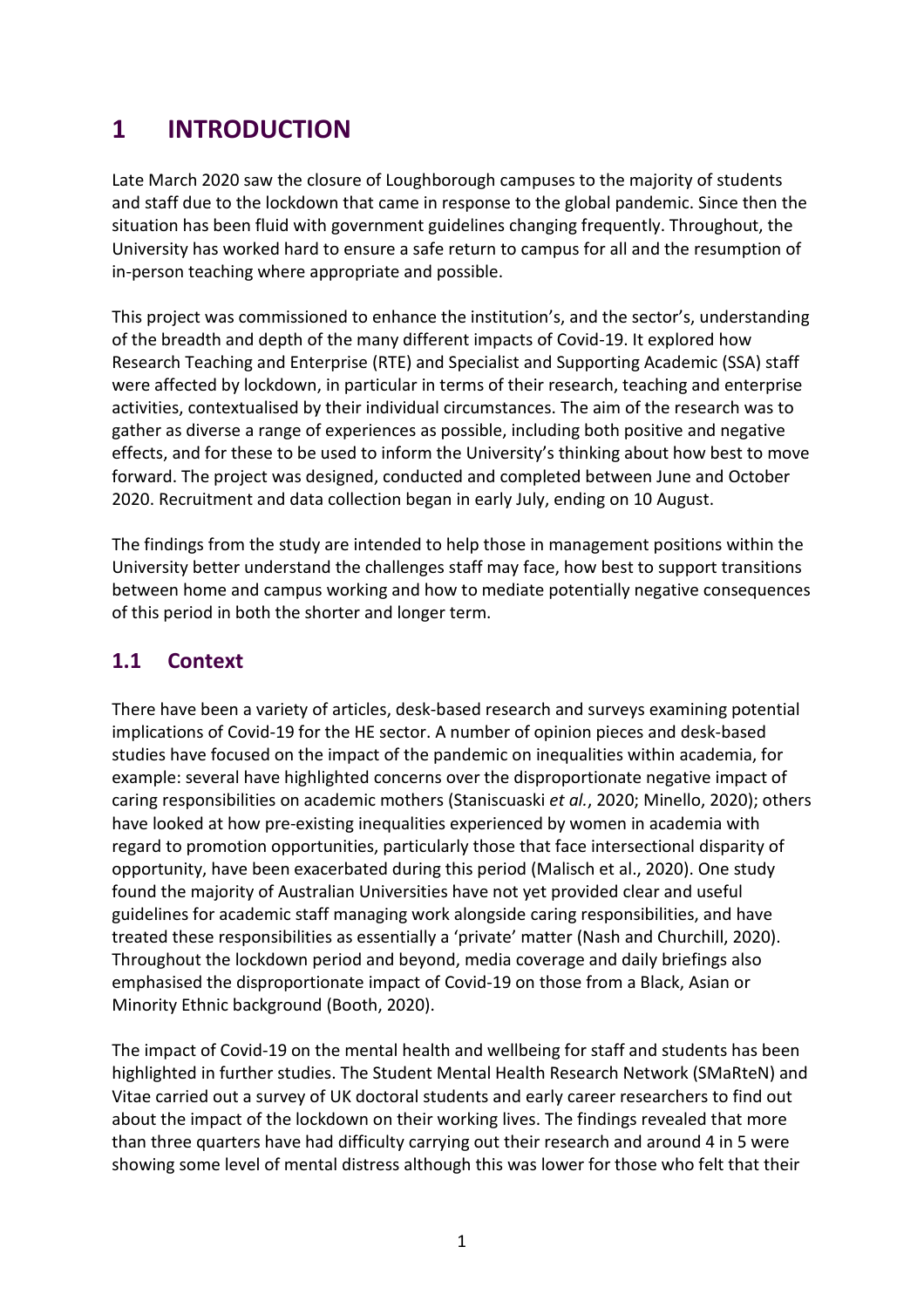institution had provided clear guidelines about how their university would support changes to working arrangements (SMaRteN, 2020). Sahu (2020) identified some strategies through which to support students and staff experiencing mental health issues by prioritising health and safety; offering counselling; providing sufficient pastoral care for international students; and investing in staff training for the shift to online teaching delivery (Sahu, 2020). Academics at the University of Derby have written about their experiences of using daily online 'huddles' via MS Teams during the lockdown to promote connectivity and cohesion with their colleagues which they have perceived as having a positive impact on staff wellbeing (Kotero et al., 2020).

Other studies emerging at this time have been concerned with the response of institutions to the shift to online delivery and long-term change within the sector. A survey of UK academics found that those at institutions already investing heavily in delivering learning, teaching and assessment online felt more prepared and confident in the shift to online delivery, but that the demands on staff particularly in terms of pastoral care towards students could lead to them 'forfeiting their rights to a work-life balance' (Watermeyer et al., 2020). Another discussed how the shift to delivering teaching online could establish a better approach to disseminating research and how the pandemic has been a catalyst for speeding up the inevitable globalisation of HE provision (Tesar, 2020). Several studies have examined the implications for universities, especially in financial terms, of a decline in international students, concluding that a lot of universities have been over reliant on them as a source of income and suggesting institutions could use this as an opportunity to invest further in their online offering for continued delivery in the future (Thatcher et al., 2020).

This project adds to this growing body of research in related areas, including the recent Loughborough University wellbeing survey, but differs from the majority, in that it focuses on participants' own accounts of their lived experiences of how their working lives have been affected by lockdown.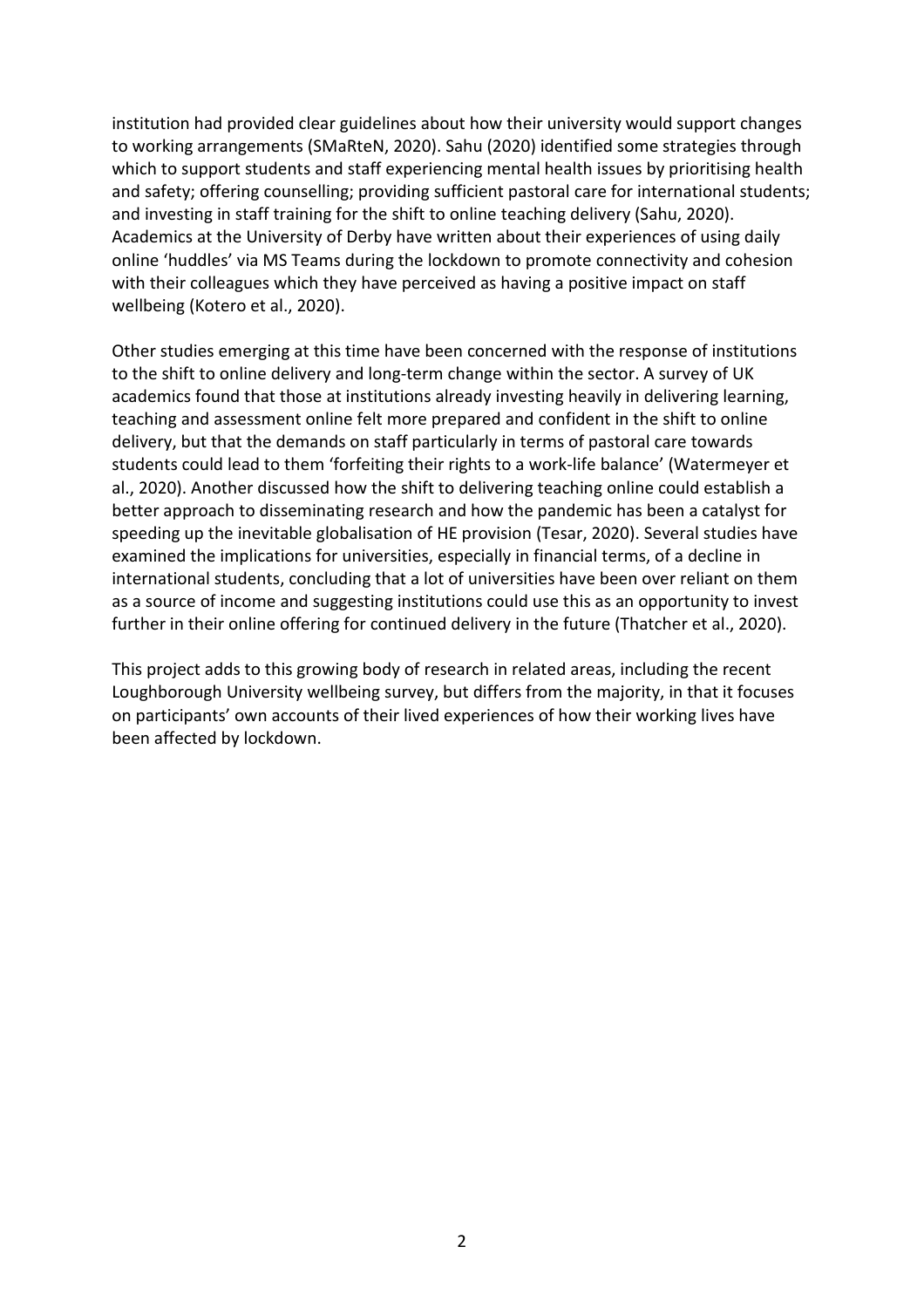# <span id="page-6-0"></span>**2 RESEARCH DESIGN AND METHOD**

## <span id="page-6-1"></span>**2.1 Approach**

At a time when people were often struggling to meet multiple demands on their time both professionally and personally it was crucial that participation in this project was entirely voluntary. It was important that the initial approach should be framed in such a way as to encourage staff to engage constructively and to make it clear that the aims of the study were not linked in any way to monitoring of current and recent productivity or performance. The aim was to foreground staff mental health and well-being – and to position this as a compassionate approach to understanding the Loughborough experience and what the institution can do to support its staff over the coming months and years.

### <span id="page-6-2"></span>**2.2 Methodology**

A key factor in designing this research was that data collection needed to be as flexible as possible, minimising any burden on participants. We were acutely aware that staff were already working hard to adapt to changing circumstances, as well as often juggling other obligations and commitments. Under normal circumstances, we would have conducted one to one semi-structured interviews. However, this was clearly not possible given the restrictions and constraints resulting from Covid-19. At CRSP we had already been exploring alternative ways of conducting fieldwork particularly through online interviews and colleagues from the Global Minimum Income Standard Network in Mexico and Singapore shared their experiences of conducting focus groups via Zoom, which helped to shape our strategy.

Online interviews afford researchers the opportunity to build rapport with respondents, as in in-person interactions. However, fieldwork of this kind still depends on interviewer and interviewee finding a mutually convenient time, free of other commitments, interruptions and distractions, none of which was straightforward during lockdown.

As a pragmatic solution, we invited people to take part in an 'auto-interview'. This was explained to participants as a hybrid of video diary and online interview. Participants recorded a video of their responses to a set of open-ended questions provided in advance, rather than having a conversation with a researcher.

Through extensive consultation with colleagues across the University, MS Teams emerged as the platform that would be reasonably familiar to participants because of its adoption as the University-preferred platform for online interactions. One function of MS Teams is the ability to record video and/or audio of these interactions. Those who had already delivered online teaching were likely to be reasonably confident about recording themselves, and this was another reason for using this means of data collection. On completion the recordings are immediately available and only visible to the invited attendees. Once a meeting has been arranged and the invitation accepted, it is possible for either or both attendees to rejoin the original meeting, long after its allocated time slot. This meant that participants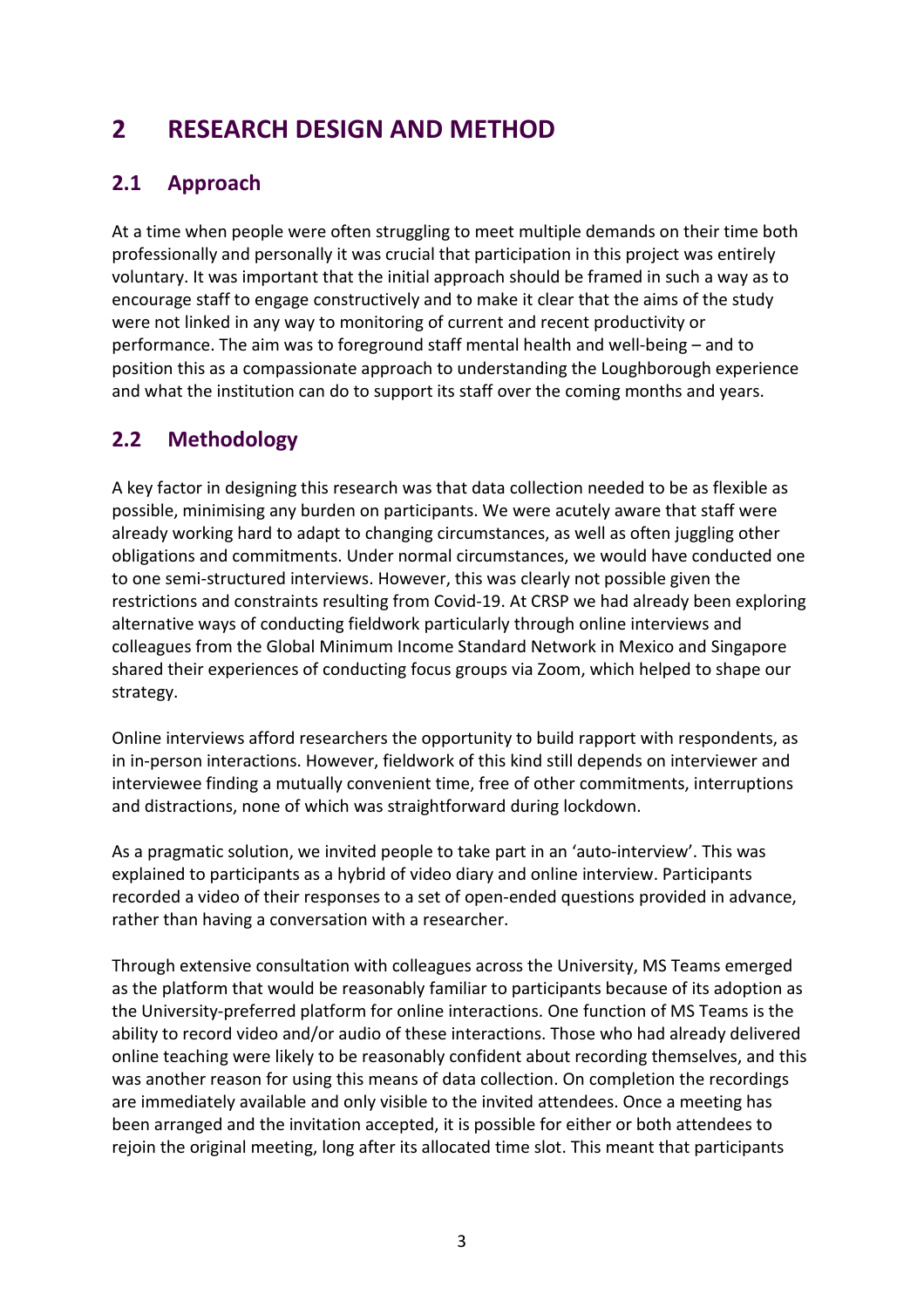were able to record their video at any point after an initial meeting, without having to coordinate with the research team.

All those who responded to the calls for participants were sent a link to an online questionnaire to obtain information about key characteristics, e.g. job grade, School, age bracket, household composition, number and types of caring responsibilities etc. This was collected to inform the team about the sample composition. As a qualitative study, we were not looking for a statistically representative sample, but wanted to be able to identify information about who had taken part. This information was used part way through the data collection process to try and broaden the sample in terms of which Schools and what range of job grades were represented. We attempted to boost the number of Black, Asian, Minority Ethnic and LGBT+ participants, reaching out via existing staff networks, with limited success.

At this initial stage participants were also emailed a project information sheet and invited to arrange a ten minute briefing via MS Teams with one of the researchers to answer any questions and explain next steps. This briefing meeting proved useful not only in being able to offer additional information, but also in ensuring that people were comfortable with using the platform. As well as resolving any technical issues in advance it enabled participants to meet and talk to a member of the research team, which made them more confident in taking part and facilitated an element of rapport building. Although the 'autointerview' meant participants were effectively interviewing themselves by answering the questions provided, this approach appeared reasonably effective in making people feel that they were talking to a real person – often introducing themselves at the start of the video as if they were talking to the researcher – rather than making a solo recording. Two people contributed audio-only recordings, and one participant did not wish to make a recording but opted to send responses via email, which were also included in the dataset.

Following the briefing meeting, recruits to the study were sent an electronic consent form to complete and return and a brief topic guide, comprising five open-ended questions, each with a few prompts in order to give an idea of the aspects of their experience central to the research. Participants could choose whether to read the questions beforehand or respond to them spontaneously when they made their recording. Some chose to prepare, reflecting and making notes in advance, others did not. Neither approach seemed to affect the resulting video, with all participants appearing engaged and often candid about their experiences. The nature of the 'auto interview' also meant that they had control over which questions they answered, in what order and in what depth.

<span id="page-7-0"></span>Videos were viewed by the researchers and stored in a folder only accessible to the research team. The data was thematically analysed exploring differences and similarities in experiences, situations and contexts. This report aims to reflect that diversity and commonality in the effects of the lockdown on people's working lives, offering examples of good practice and identifying areas that it would be useful to focus on in the period beyond lockdown.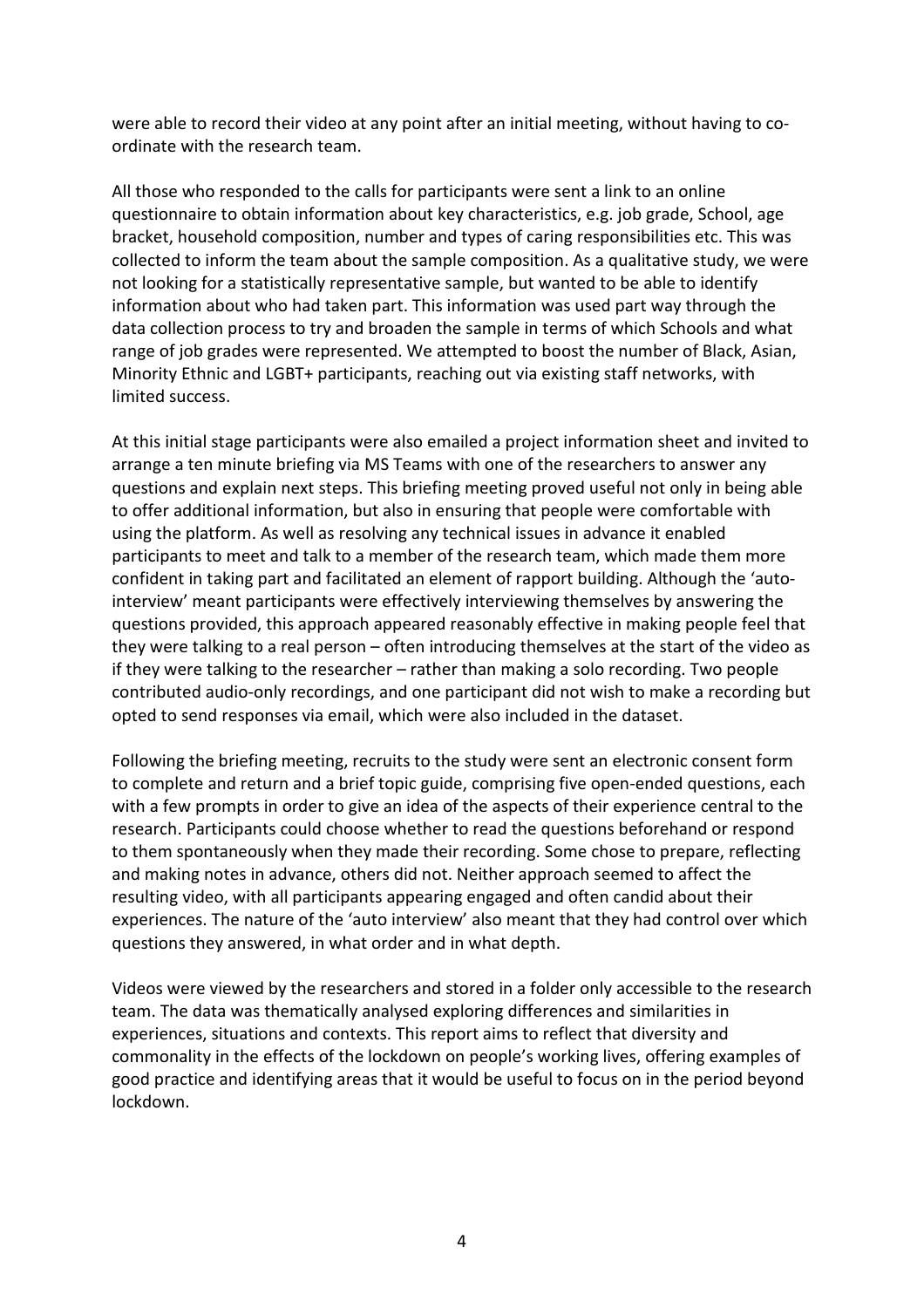#### **2.3 Recruitment**

Participants were recruited through an 'opt-in' process, meaning that staff volunteered to take part rather than being expected to take part unless they deliberately withdrew. A limitation of this approach is that the sample is self-selecting, which risks missing those who feel unable to engage, and those who may be particularly at risk of negative consequences of the pandemic. However, it would not have been appropriate to approach recruitment in a more targeted way as that could risk people feeling that they had been singled out, included or excluded unfairly.

The invitation to take part went to staff groups across campus via various networks and individuals, such as ADRs and staff leading Equality, Diversity and Inclusion activities. Brief presentations were made to attendees at formal and informal meetings, e.g. Maia Network, Athena SWAN, and information posted on the University and staff news pages on the website, signposting them to the research team. The data collection period, originally set for July 2020, was extended into early August to allow late respondents and those who had been on annual leave to take part.

#### <span id="page-8-0"></span>**2.4 Sample size and characteristics**

The aim was to obtain a dataset of 30 interviews. Of the 65 staff who came forward to enquire about participation, 20 did not complete the process. By the end of the data collection period, there were 42 videos, two audio recordings and one email submission, all of which were included in the final analysis.

<span id="page-8-1"></span>The majority (62%) of participants were women, and participants were on Grades 6-9. Grade 8 staff made up 40% of the sample, whilst 24% were Grade 7, 20% Grade 6 and 16% Grade 9. The least senior staff (Grade 6) were predominantly women; the majority of the most senior staff (Grade 9) were men. Most of the sample (84%) were in either the 36-45 or 46-55 age groups (42% each), with the remaining 16% being in the over 56 or under 35 age categories. The majority of participants were white (either British, Irish or Other) with the remaining 11% of participants being from a Black, Asian or Minority Ethnic background. Staff from Social Sciences and Humanities comprised 24% of the sample, with 20% from Design and Creative Arts, 18% from Sport, Exercise and Health Sciences, 11% from Mechanical, Electrical and Manufacturing Engineering, with a smaller representation (10% or less) from others including Architecture, Building and Civil Engineering, Aeronautical, Automotive, Chemical and Materials Engineering, Science and Loughborough London. Whilst 31% of those that took part had no caring responsibilities, 38% were caring for children of primary school age or younger, 13% had children of secondary school age and 7% had children with additional needs, such as autism or dyslexia. 11% of the sample had no childcare responsibilities but were providing physical or emotional care for parents, partners or friends. Of those that took part in the research 13% self-reported having a disability.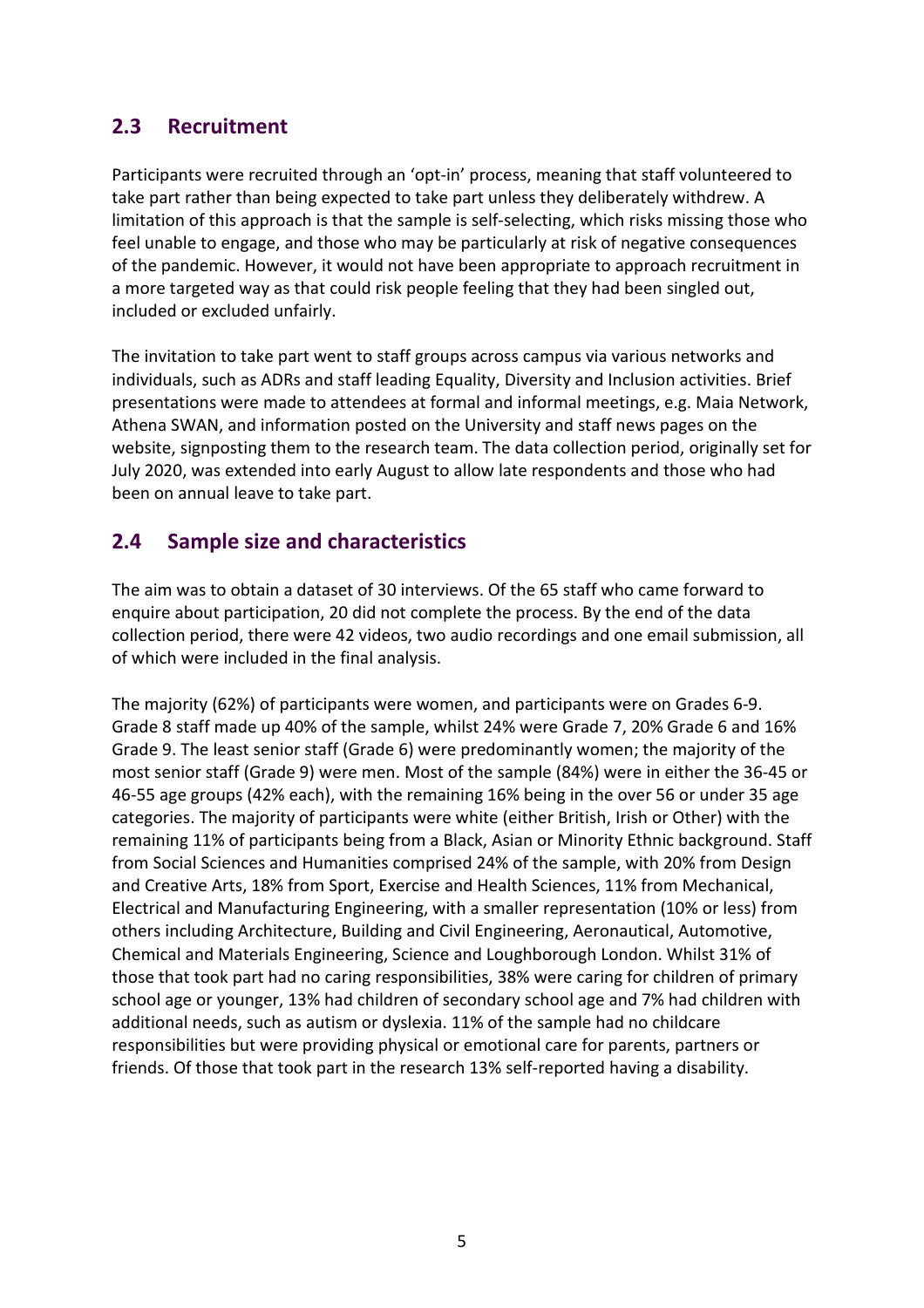#### **2.5 Data management and ethics**

Video recordings were automatically uploaded to MS Stream on completion and then downloaded and stored in a secure folder. Consent forms were collected and stored securely in a separate folder. These folders were accessible only to the research team. The online recruitment questionnaires were collated by the project administrator and anonymised and participants were allocated a unique number. The consent form explained that participation was entirely voluntary and withdrawal from the study was possible at any point.

#### <span id="page-9-0"></span>**2.6 Project Advisory Group**

The research team was supported by a small Project Advisory Group (PAG). Members of the PAG were consulted at key stages in the project, kept informed of progress and developments via emails and regular online meetings and invited to comment on the draft report.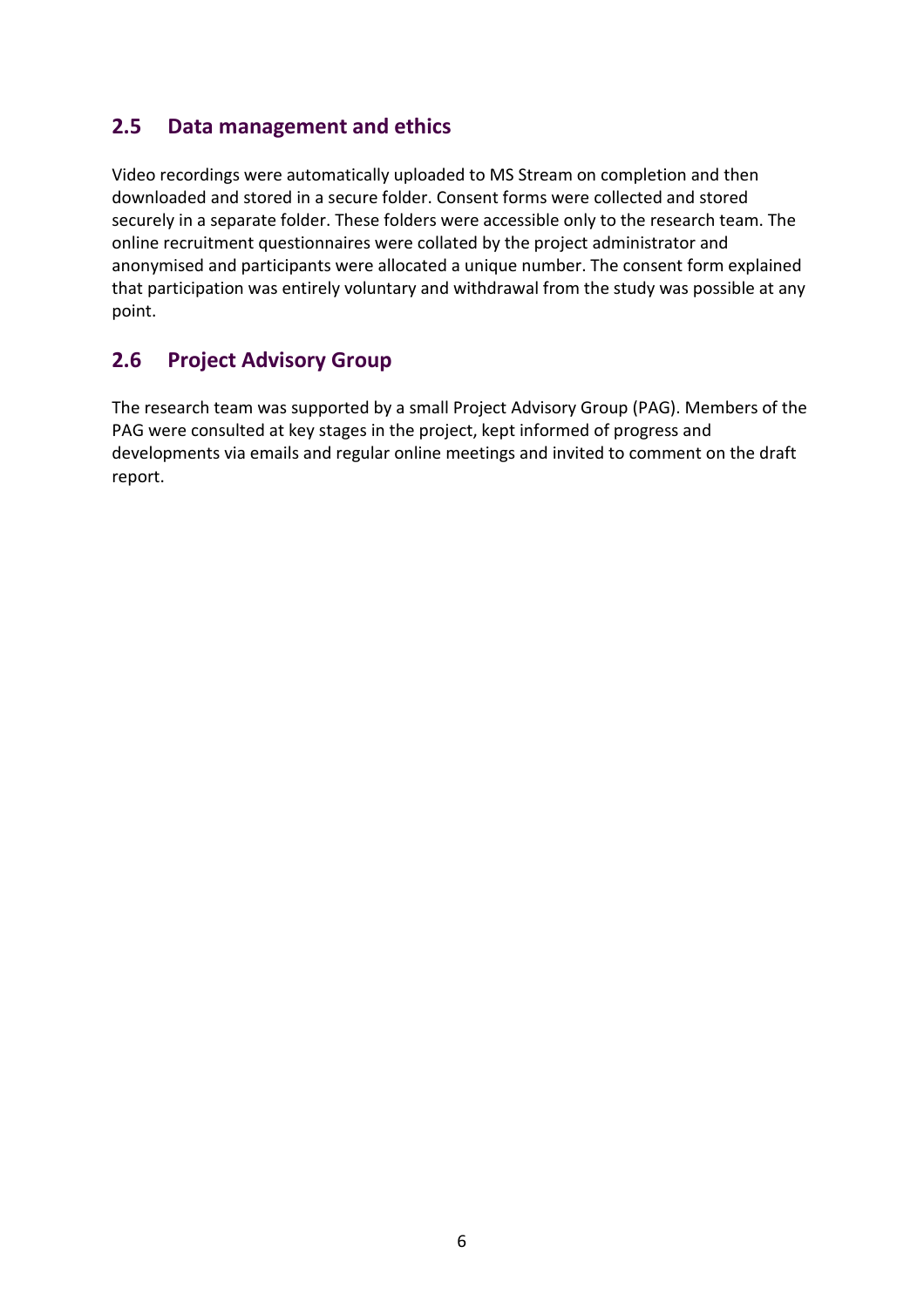## <span id="page-10-0"></span>**3 FINDINGS**

#### <span id="page-10-1"></span>**3.1 Situation and working environment**

Almost all participants had been exclusively working from home since the closure of campus on 20 March, although by the end of the data collection period (10 August 2020) some were beginning to return to campus to work in their own offices.

For those working principally or exclusively at home, working conditions varied in terms of space and suitability. Some had a separate home office or study, particularly those who worked from home on a regular or semi-regular basis. Others were having to improvise in cramped conditions at the kitchen or dining table, at makeshift workstations in bedrooms, or moving from room to room in the house depending on what else was happening. Sharing space was a frequent challenge for those who lived with a partner and/or children. In households with two working adults people had to make compromises and negotiate access to space, particularly when both needed privacy in order to attend meetings, deliver teaching or hold online conversations with students or colleagues. Finding a quiet space to work or participate in meetings could also be difficult not only because of who else was in the house but also because of external factors – some people mentioned 'noisy neighbours' who seemed to be using the lockdown period to carry out extensive DIY projects. Appearing professional in online meetings could be 'an impossible ask' when there were young children in the household and no way of separating work space from home space.

Those with children often had additional constraints. Some staff with very young children were able to rely on a partner to take on or share care so that they were still able to focus on work. For others this was less straightforward, particularly for single parents and those whose partners were absent or whose work was given priority within the household. Those who had previously relied on informal support from their own parents or older family members to help with childcare often found that this was no longer available as a resource, because of restrictions on travel and mixing between households, and concerns about the need to shield older and more vulnerable relatives.

Parents with school aged children between 4 and 14 had done their best to provide or support home schooling, mostly finding that this required their almost constant presence and frequent attention. The school summer holidays had offered a welcome respite from either attempting to home school or the guilt of admitting that they weren't able to maintain it. Parents with children with additional needs and/or behavioural, developmental or learning difficulties found that it was extremely difficult to meet their child's needs as well as working. Parents of children of 15 years and older did not report experiencing the same level of difficulties with finding space or time to work, saying that their children were more self-sufficient, although in these cases the household resources could become stretched in terms of the number of available devices and the bandwidth of home internet.

Some participants had other caring responsibilities, providing emotional and practical support for relatives, friends, neighbours and sometimes colleagues. Many had elderly parents that they were supporting remotely by phone and visiting occasionally, although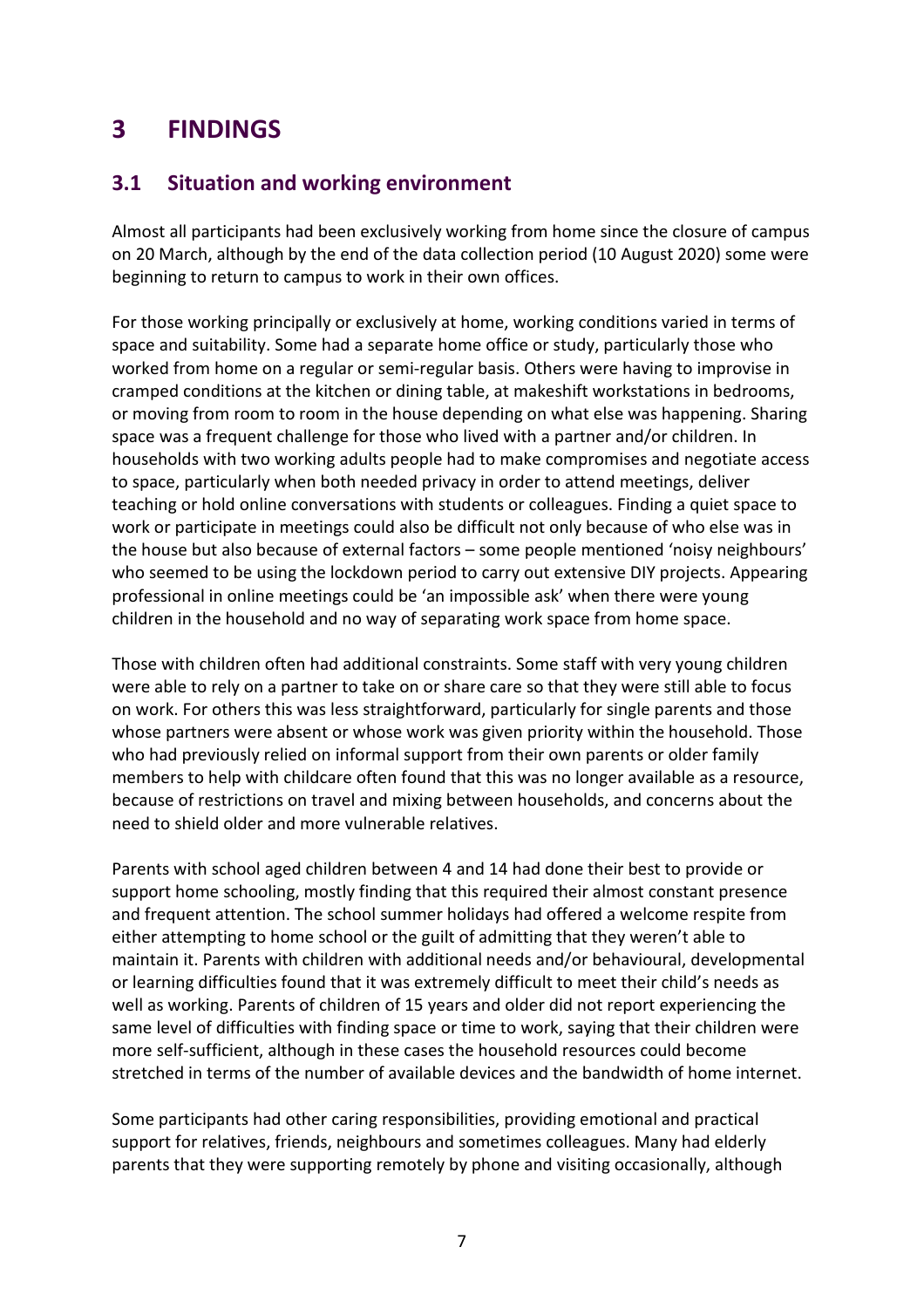some lived with or nearby older relatives and were continuing to shield them, bringing additional duties and anxieties.

Some international staff had had to make difficult decisions about where to spend lockdown, either in the UK or with family in other countries. For some this decision was taken out of their hands with sudden flight cancellations and travel disruptions. In a few cases this meant separation from partners and children, or conversely, having to look after children while working with little or no support.

In contrast, those who lived alone tended to be more likely to report having adequate space and being able to work without interruption. However, they too were not immune from the effects of the pandemic, and could experience isolation and struggle with motivation when separated from social contact and the chance to interact with their colleagues for a long period.

Overall, accounts varied with most people identifying both positive and negative aspects of working from home. For some it was a less balanced picture, either favouring being able to continue working from home and seeing it as offering greater flexibility, or being keen to return to a more formal and structured work setting, with a clear delineation between work and domestic life.

### <span id="page-11-0"></span>**3.2 Communication, culture and collegiality**

Feedback was almost entirely positive about central communications from the University, particularly in the early part of lockdown, when most participants felt that messages had been clear and timely. Opinions varied about the level of clarity as lockdown continued, with several people saying that there had been different messages within Schools and units to those that were being issued centrally. Some participants thought that their Schools had communicated well, while others were less positive. Participants identified issues with communications going to students, particularly where staff had to field queries about information that they had not seen, and had to ask students to send them the text they were referring to so they could respond appropriately. Although some staff felt reassured and supported in requiring flexibility around their workloads, others talked about 'mixed messages'. They appreciated the compassionate tone of emails from central University management – 'do what you can do' and 'be kind to yourself' – but said this message was at odds with the reality of having to meet inflexible, and sometimes very tight, deadlines without any ability to defer, delegate or share the workload. This was particularly mentioned in relation to exam marking.

Many participants talked about efforts that had been made to help staff groups feel connected, but views on the usefulness and the desirability of these varied. While some (especially newer staff) found whole School coffee mornings potentially awkward as they didn't know who would be there and were unlikely to know many people, others had benefited from meeting colleagues they would not normally have encountered during their normal working patterns. Some participants mentioned more informal social gatherings such as quizzes and these were seen as a good way to get to know their colleagues better, fostering team spirit. For some, conversations about how to support each other's teaching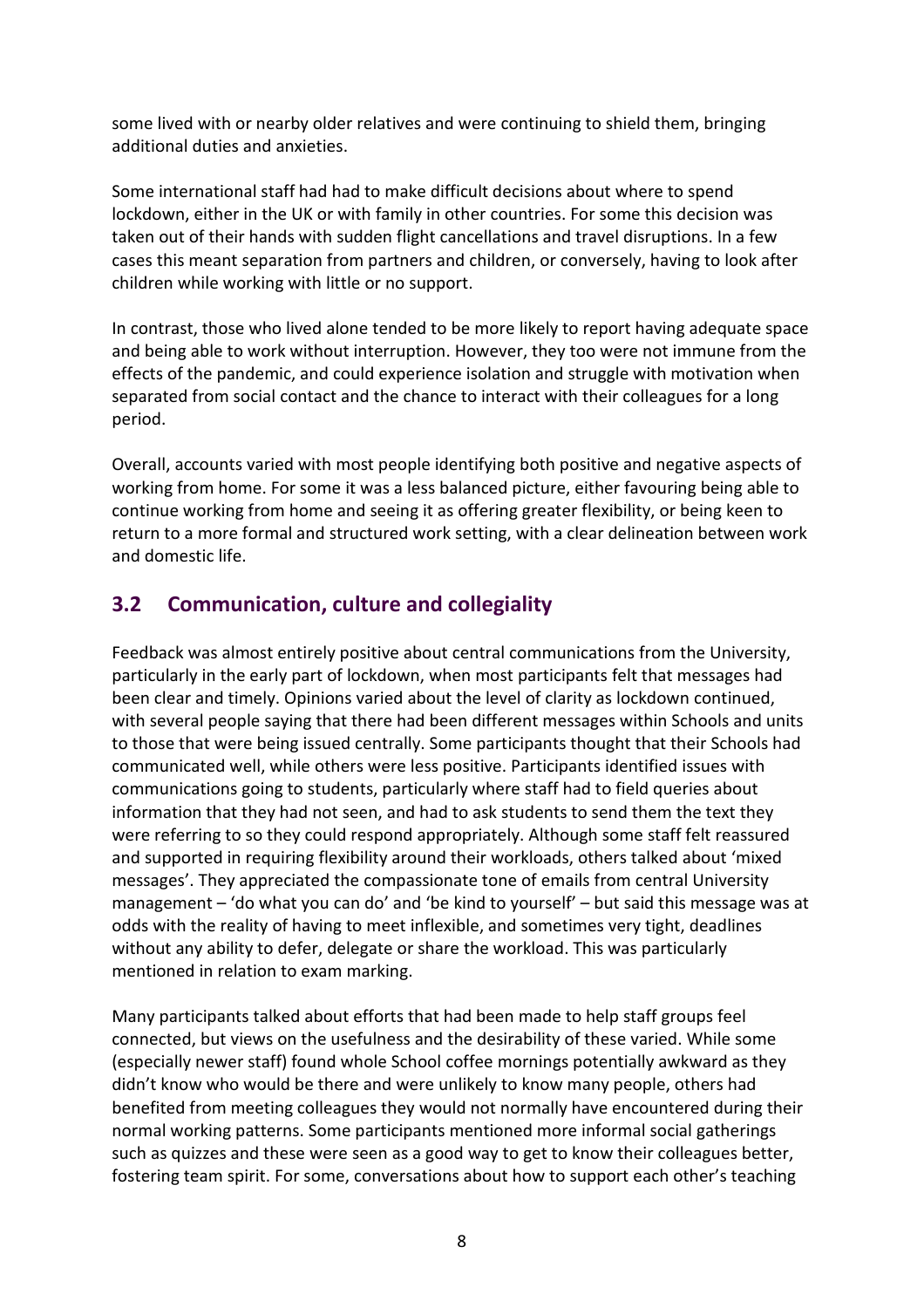practically in the case of future difficulties such as illness or school closure, together with recognition and appreciation among colleagues for everything everyone was doing had improved collegiality. The sense of connection was particularly felt by staff who routinely worked remotely for practical or logistical reasons. Being in a very small minority of people who worked from home for most of the time had, under normal circumstances, made some people feel isolated and even ostracised. As working from home became the norm, those barriers disappeared and they felt more included and less likely to be viewed as 'never here'.

The working culture of Loughborough became apparent through the way people talked about their working hours and high expectations of themselves. Many were attempting to meet or were exceeding the number of hours they worked pre-lockdown, often while still trying to look after others and educate their children. Parents of younger children often talked about working late into the evening once the children had gone to bed and the house was quiet. Some with few or no caring responsibilities reported being able to be extremely productive, without interruptions to their work caused by routine meetings, visits from colleagues or questions from students, but even those who were surprised and pleased that they had found time to tackle publications, projects or grant applications that they hadn't previously had time for, wondered if this level of effort was sustainable over a longer period and were acutely aware that there was a great deal of teaching preparation they would have to do before next term.

#### <span id="page-12-0"></span>**3.3 Technology**

Participants described a mix of experiences about their technology use and working conditions at home. There were some reports of having to use older or faulty laptops, difficulty with poor internet connections and having to share IT equipment with others in their household, which could be especially difficult when home schooling children. Others were better equipped, either because they worked from home regularly or because they had been able to bring items home from their office. A few individuals mentioned being able to quickly resolve technical issues, such as needing a replacement laptop or charging lead with assistance from IT services. Others felt there was a lack of support offered in relation to IT equipment and had either made do with what they had or purchased specific items themselves. There were also reports of teething problems with several software applications including Adobe Connect, Jabber and particularly Panopto, described variously as 'not particularly easy' and 'a bit clunky', with several participants commenting on the many hours it took to record a single lecture. While most had adapted to MS Teams quite quickly, the initial lack of clarity about which platforms should be used and how best to use them had caused confusion and frustration.

Some discussed the steep learning curve they had experienced in shifting their working lives online. A lot of participants engaged with online teaching very early on in lockdown, having to get up to speed quickly to deliver their remaining modules. Some were already familiar with online delivery. Those not teaching in semester two reported some apprehension about how they would make the transition to blended delivery and there was a widespread feeling that the more detailed guidance now being provided via CAP would have been welcome earlier on. However, there were several examples of colleagues relishing the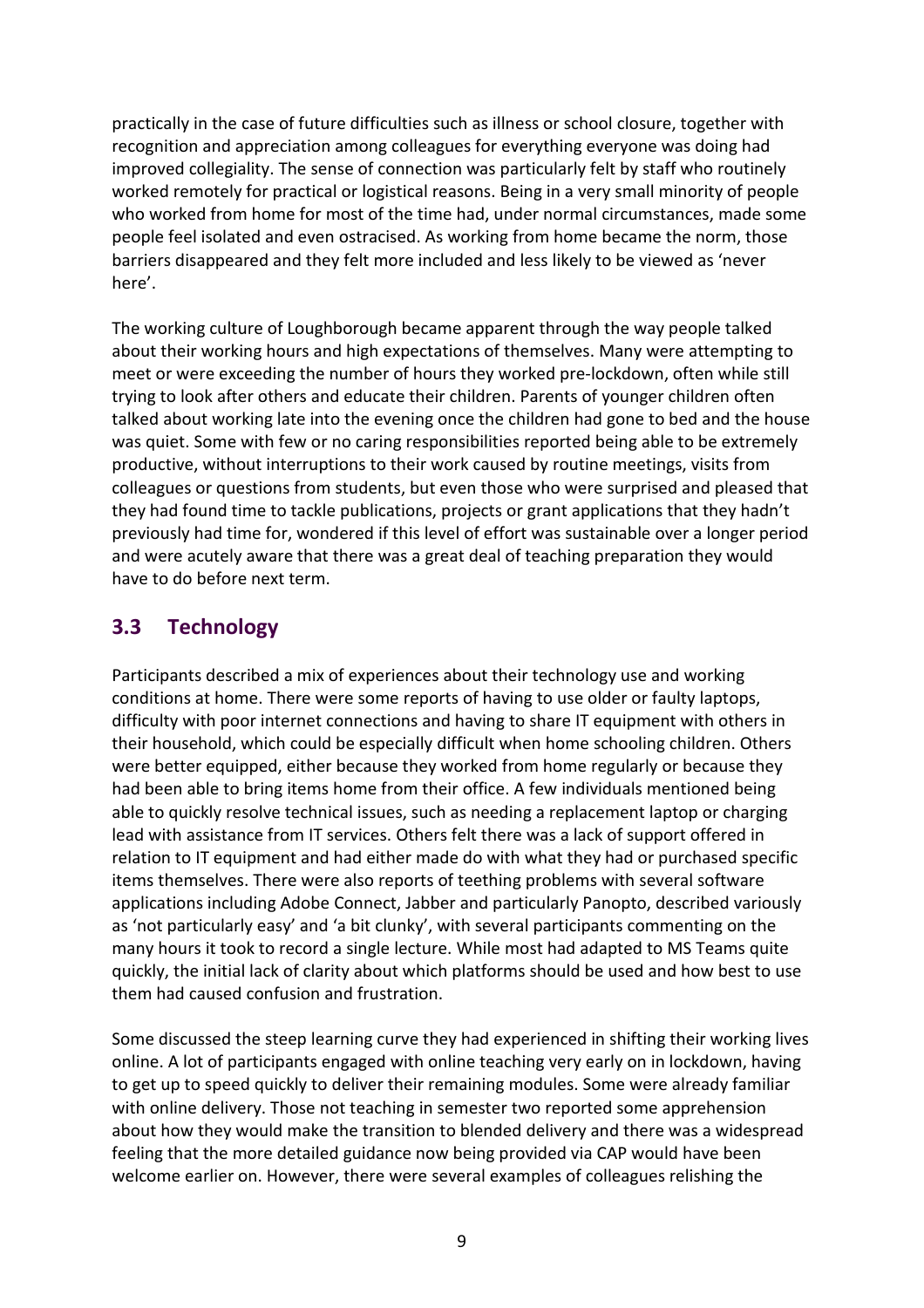challenge of sharing ideas and devising innovative approaches to provide the best online learning environment possible.

Many of the participants reflected on the positive aspects of online working, with increased efficiency being a significant factor, as well as the ability to meet with a wider range of colleagues from across Campus more easily than previously because there was no need to put aside time to walk from one end of the University to the other. Others said they missed the connectivity of in-person interactions and the opportunities for informal conversations and the spontaneity of 'corridor conversations', although it was also highlighted that online meetings offer greater accessibility and inclusivity for those with hearing impairments. Better communication with students, and with colleagues at other institutions/organisations or in other countries was highlighted by a number of participants. This particularly related to one-to-one meetings with PhD students, as arranging online meetings could be more productive than the usual informal drop-in sessions. However, it was also noted that having online meetings with international students who had returned to their home countries could be more challenging than regular in-person contact due to being in different time zones and some having limited access to IT applications.

Some reported initially feeling stilted or self-conscious while pre-recording lectures, or attending online meetings, especially if they were relatively new to their team, and many participants discussed the fatigue resulting from 'living life on a screen'. This was particularly acute when attending a lot of back to back meetings, which required a great deal of concentration and focus. This was exacerbated by not having to physically move from one appointment to another, which would normally provide a short break in between. For some this went on 'day after day, for hours on end', to the extent that what time they had available to work was spent on calls, meaning that productivity in other areas diminished. There were however examples of effective practice such as: innovative research seminars that facilitated closer connections between colleagues and encouraged them to share their work in new ways; international meetings that enabled greater engagement as more individuals attended than would have been possible in-person; and online events where it was noted that the use of technology actually led to improved delivery and better outcomes for students and staff. Some commented on the fact that it was far easier and more affordable to attend external events and international conferences online, being able to 'dip in and out' of them and fit them around other commitments, rather than having to take the time away from the office to attend them. The positive environmental benefits of reduction in staff travel were also commented on.

### <span id="page-13-0"></span>**3.4 Health and wellbeing of staff**

The shift to full-time home working allowed some people more time to spend on leisure pursuits and developing new skills. For those living with anxiety and depression, the conditions of lockdown exacerbated these pre-existing mental health issues, and led to some feeling the negative effects of social isolation. For others, anxiety emerged due to the pressures of their current or future workload and particularly concerns over whether new teaching demands would be feasible in practice. The media coverage focusing on the disproportionate impact of Covid-19 on those from a Black, Asian or Minority Ethnic background, alongside the events surrounding the death of George Floyd, also had a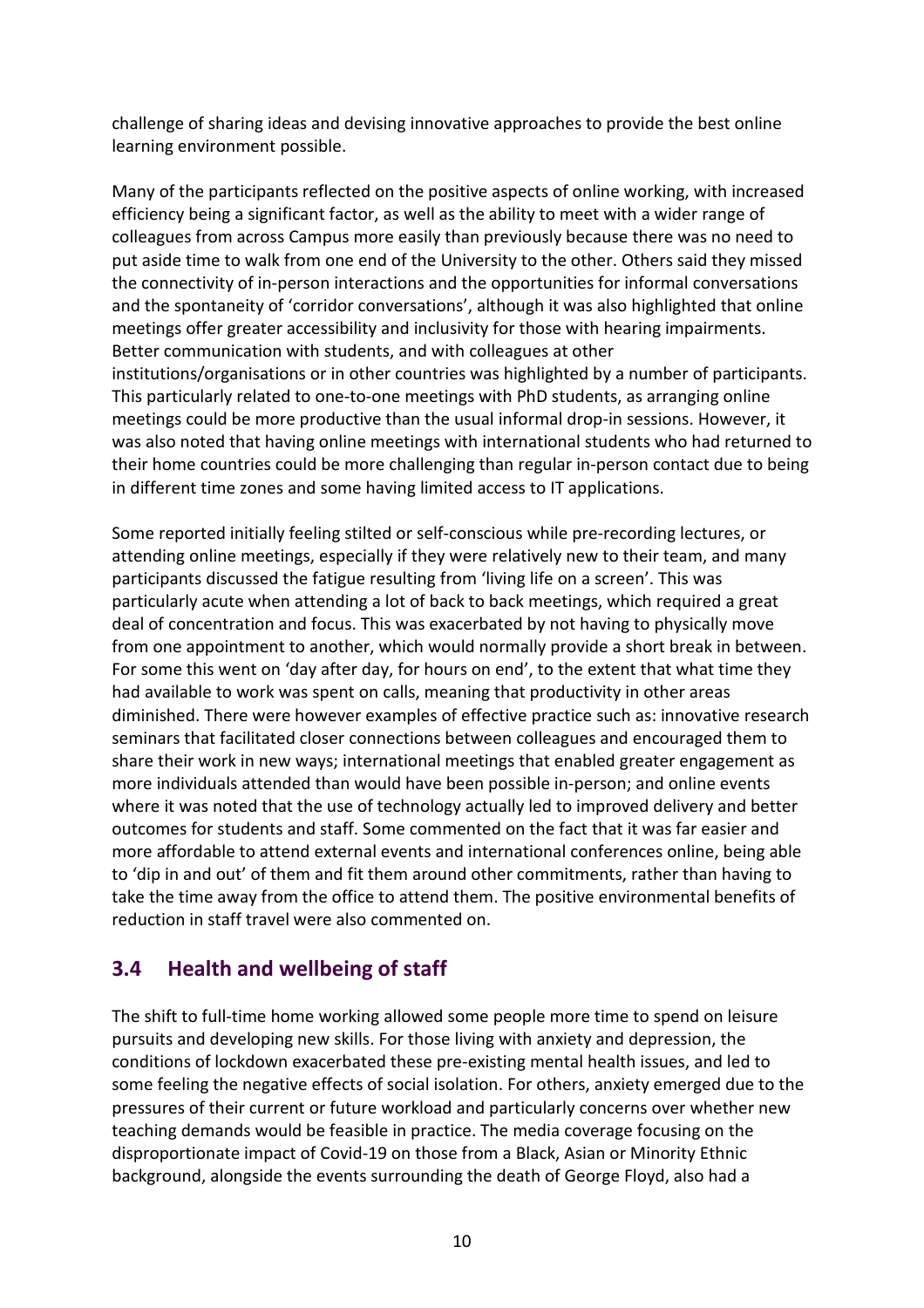detrimental impact on the mental health of those in the study from Black, Asian and Minority Ethnic communities. Individuals from the Black, Asian and Minority Ethnic communities felt particularly vulnerable, with events highlighting how people are treated in broader society, and the additional time to reflect during lockdown heightened this sense of unease. However, there were reports of positives emerging from this time, with more conversations about race and constructive approaches to tackle racism from across the University, along with messages of support from colleagues and the Black Asian and Minority Ethnic network.

There were also longer-term concerns around comparisons with those who were perceived to have had a more productive lockdown experience, and the possible impacts on their own PDRs and future promotion prospects. On a related theme several participants talked about struggling to cope and feeling that their colleagues were managing much better than they were. Others discussed their anxiety about job security and whether the voluntary severance currently on offer would change into compulsory redundancies over time. More practical reservations concerned the return to campus and teaching students in-person who may have travelled from other countries or not be following social distancing outside of the classroom. This was particularly worrying for those with underlying health conditions. It was also highlighted that those with hearing impairments may struggle to lip read if everyone is wearing face coverings.

In terms of physical health, there were some reports of back pain or repetitive strain injury due to unsuitable working conditions, where some people's homes were unable to accommodate ergonomically suitable workstations. However, lots of people discussed the benefits of full time home working and felt, at least initially, that they gained time due to no longer having to commute (although often this was now spent working, increasing the length and intensity of the working day), whilst others were able to take advantage of a more flexible working day to run errands, exercise at lunch time, attend appointments or just decide to start the day earlier or later, whilst still completing a full day of work. For others the lack of clear division between work and home life meant that it often felt difficult to switch off and with heavier workloads some people reported working significantly longer hours, regularly having to work evening and weekends to keep on top of work and other responsibilities. International staff or those with family living in other countries reported concerns around being isolated and described 'feeling trapped' given the uncertainty of when they might be able to go home or see family again.

Personal relationships and their impact on individual emotional health was another area that participants talked about as having been hugely affected by lockdown. Sharing space and constantly having to negotiate over work and childcare priorities could put relationships under significant strain. There was a lot of talk of guilt, particularly for parents, when trying to juggle childcare or home-schooling demands alongside their usual, or often increased, workload. Spending additional time with family members, most notably children, was seen on the whole as a positive and lots of parents talked about getting time that they never would have had together without lockdown. A few parents with children with additional needs talked about the valuable insight they had gained from being more hands on with their child's day to day learning which could have a significant long-term positive impact on how they support and advocate for their child's educational needs. But additional time with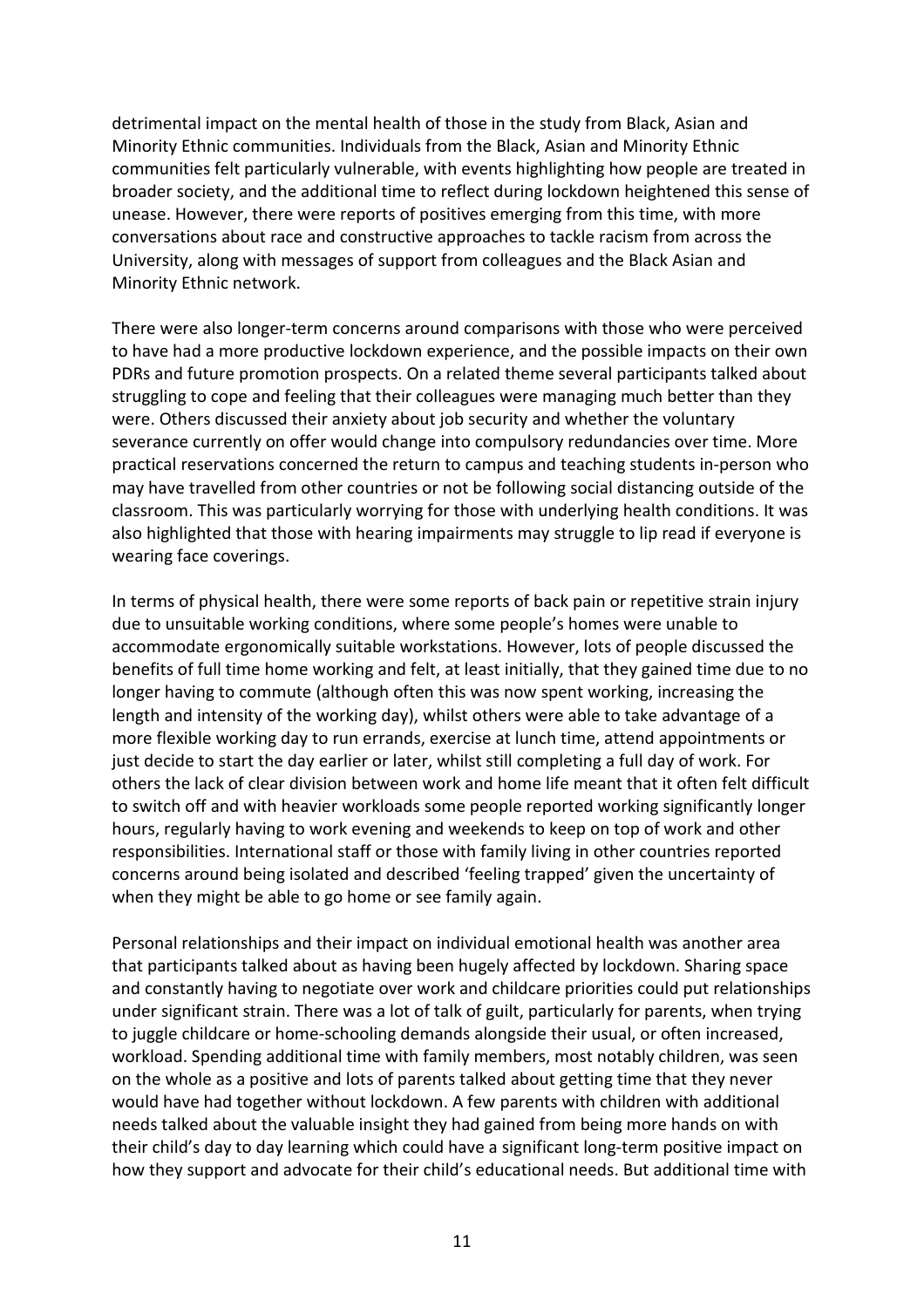children was also described by some parents as a 'double-edged sword' and that despite relishing extra family time it was difficult having no separation from those in their household. The Employee Assistance Program was referred to both positively (that the counselling provided had been useful) and negatively, with the service being described as 'outsourcing too far' and implying that the University does not want to hear directly about the issues facing staff.

There were a number of reports of people embracing the additional time at home to develop healthier lifestyles and habits, particularly encouraged by the government's early lockdown guidance that people could take one-hour of outdoor exercise each day. Participants talked about setting aside time each day to go outside and/or take exercise, which many continued to do once lockdown restrictions began to ease. Others described how they were now able to plan and cook healthier meals than usual due to their additional time at home, and several participants talked about growing their own fruit or vegetables as a way to both keep active and enhance their diets. Those who had a garden recognised it as a real asset whilst those without one talked about struggling with feeling isolated or cooped up, particularly at the start of lockdown.

### <span id="page-15-0"></span>**3.5 Research, Teaching and Enterprise**

#### <span id="page-15-1"></span>**3.5.1 Research**

The effects of lockdown on participants' ability to continue or complete research depended on both practical and personal factors.

#### *Practical factors*

Some research funders had been relatively supportive and flexible, but others less so, putting the onus on grant holders to meet short deadlines to deliver justification for 'no cost' extensions that would therefore not bring additional funding. This caused additional stress, especially where this was the case for several projects simultaneously. Some participants found that funding had been stopped or delayed, with grants that had been awarded now having funding delayed until next year. Some had had to postpone taking up an internally or externally funded fellowship which they felt was likely to have an effect on their careers.

Where data collection had been completed, or was near completion, staff were likely to fare better in that they could make progress analysing the material they had so far. Some studies relied on secondary data analysis, which could also continue, and some participants said that they had been able to adapt their approach in order to complete planned fieldwork, for example by moving face-to-face interviews online. However, this was not always straightforward, with one participant reflecting that they were spending a lot of time working out *how* to do things differently instead of spending time actually doing them.

For some people, the nature of their research meant that they were able to work remotely fairly straightforwardly, for example if it mostly involved data modelling or other computational techniques. However, for others, being in a specific location and interacting directly with subjects in different settings was crucial. Lack of access to fieldwork, data and project sites had halted some studies, as had restrictions on using laboratories, archives and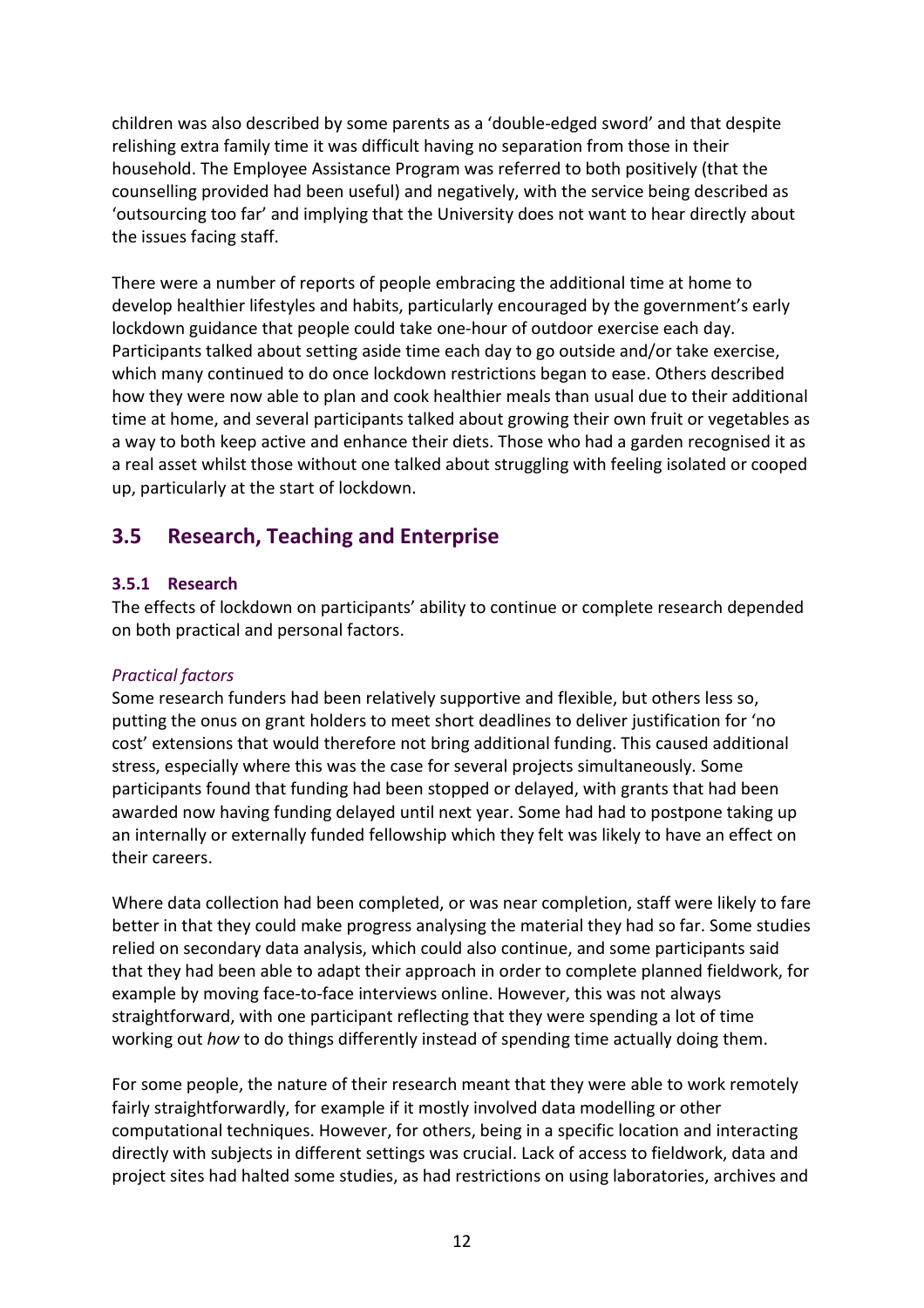equipment on campus and elsewhere. Project work had had to be halted because of travel restrictions, both within and outside the UK. New products created as part of staff or student research could not be tested by potential users, and a freeze on University budgets meant that orders for research equipment were cancelled and recruiting RAs for existing projects was problematic. Collaborations with external organisations were being maintained as far as possible, but this could involve working in several time zones, meaning more evening and early morning work in addition to normal working hours. While staff reliant on access to laboratories were positive about how the University had enabled them to return, there were still significant problems and delays because it was much more difficult to get maintenance or repair work done and harder to co-ordinate with technicians so that work could continue because of occupancy levels.

#### *Personal factors*

University communications regarding the need for staff to focus on teaching-related activities had meant changes to priorities and workloads, which in some cases left time for little else. For some, the summer months were usually when they were most able to focus on research, but this had been overtaken by the need to spend time preparing new teaching materials. Even in cases where research activity was not adversely affected by external factors, those trying to manage caring responsibilities and work found that research was often a casualty in the daily triage of urgent tasks, with one participant describing their research activity as 'grinding to a halt'. Working with young children in the house often meant that it was impossible to spend the concentrated periods of time necessary for reading, writing and analysis crucial to conducting research. These tasks would have to be sidelined or attempted in the evenings when the children were in bed. Some expressed struggling with motivation, focus and energy levels as feelings of isolation, anxiety and\or the exacerbation of pre-existing mental health issues took their toll during lockdown. This was particularly referred to in the context of writing articles and proposals. Some participants mentioned feeling that they were at work or 'on call' all the time, with one person reflecting 'there's no weekday and weekend any more for me'.

In contrast, some of those who had a 'light teaching load' (mostly senior staff), and relatively few or no caring responsibilities, or a partner who shouldered the majority of them, had found this a very productive period. Having long periods of uninterrupted time had enabled them to write and submit academic journal articles for publication, collaborate with colleagues in other institutions who were in a similar position and work on grant applications. One participant was looking forward to 'reaping the benefits of all the hard work' after a very productive spell working on Covid-related research, thinking it good to capitalise on the situation. Conversely, some people reported feeling extremely pressurised because most of the calls for research in this area had very tight deadlines, which caused greater anxiety.

Staff were not only concerned for themselves, but also for PhD students they were supervising and Post-Doctoral Researchers they were managing. For some, continuing to support PhD students was the main or only research task they were able to undertake, and there were positive accounts of these relationships improving because of the ease and frequency of online communication. There was anxiety regarding PhD students failing to complete because of Covid, and questions about whether or not the context would be taken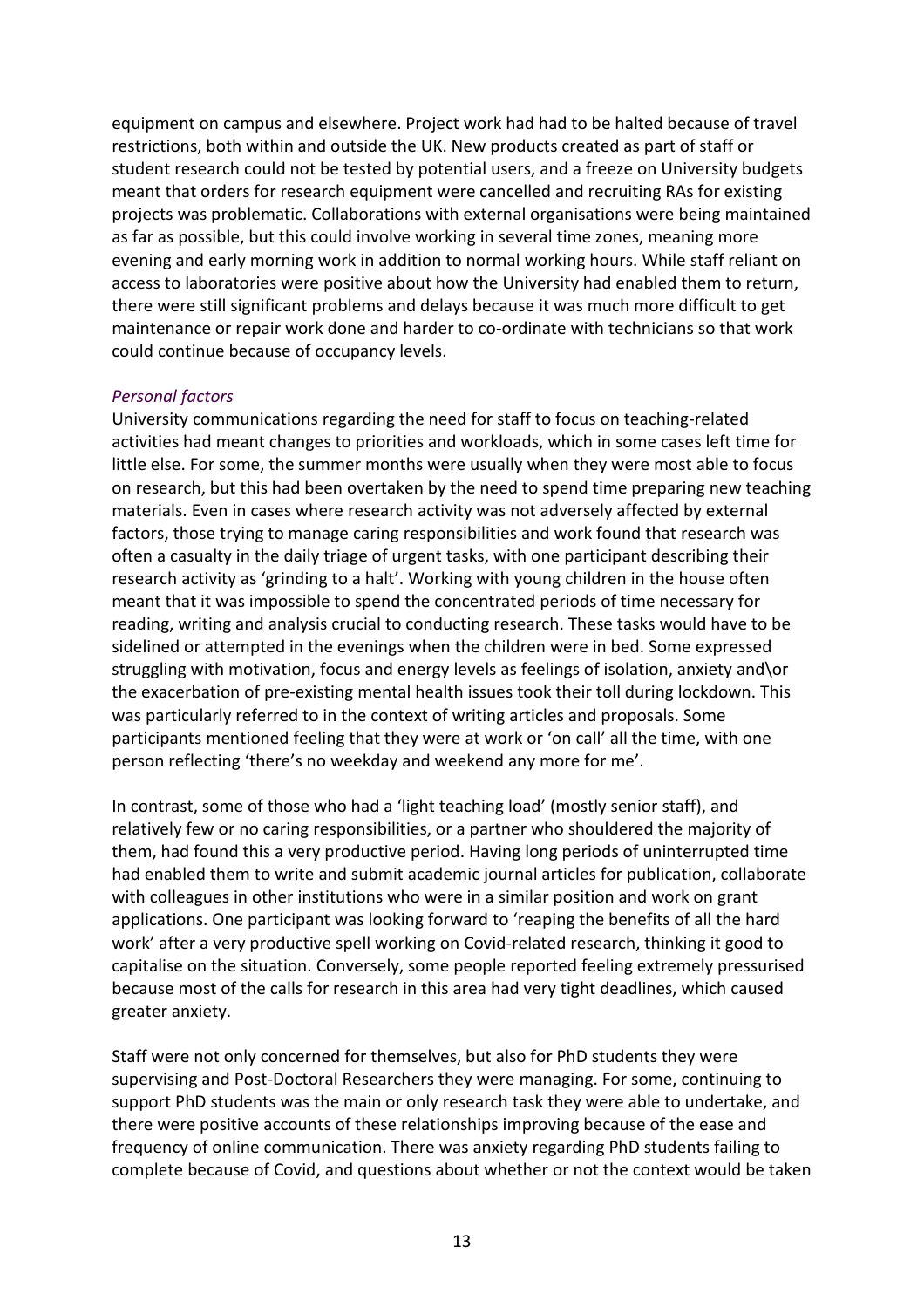into account when an individual's performance as a supervisor was being assessed in the future.

#### <span id="page-17-0"></span>**3.5.2 Teaching**

Participants' perceptions of the impact of lockdown on pedagogical activities depended in large part on their teaching load at that point in the academic year. Some people had completed most or all of their teaching pre-lockdown, and if they had few or no caring responsibilities this meant that they had more time for other activities, such as writing articles or grant applications. Others were using this time to develop new materials for blended delivery for the following semester, although some expressed anxiety that they would be 'behind the curve' and inexperienced compared to those colleagues who had already had to master new technology in order to provide teaching and learning during lockdown.

For those who had teaching responsibilities in semester two, the move from in-person to online teaching was described as 'abrupt' with some feeling that they were left to 'muddle along', learning by trial and error. It was suggested that more support with this would have been helpful, while acknowledging that the rapidly changing situation would inevitably have made this difficult.

The situation had proved challenging for most, although some felt better prepared for this and adapted more easily than others, especially if they were familiar with online platforms, for example because of using these in their work with international colleagues. Although some were able to use previously recorded material to provide online lectures, others did not have this resource or did not feel that it was of sufficient quality and had worked hard to devise updated or entirely new content.

Communication with students was key during this period, with many reporting that 'interactions multiplied', with a significant increase in email exchanges and online meetings with students having to replace contact that would previously have taken place in labs, tutorials and lectures. Staff had to devote time and resources to supporting students and provide reassurance about current and future studies. This was sometimes made more difficult because central communications to students had not always been shared with staff in advance, leaving them to field questions resulting from information they had not been aware of.

As with staff, students appeared to be adapting to the new circumstances with varying degrees of success. Some students remained engaged, attending online lectures and one to one sessions and producing work to a high standard. Some participants reported it being easier to maintain contact and build relationships with PhD students than previously, whereas others were disappointed with the perceived lack of student engagement, particularly when lecturers had made extensive efforts to make teaching as interactive and engaging as possible.

The extensive changes to the format of some modules, assessments and exams required by the constraints of lockdown had created a great deal of work. In addition to this, the workload of exam marking had proved extremely onerous for many, particularly as this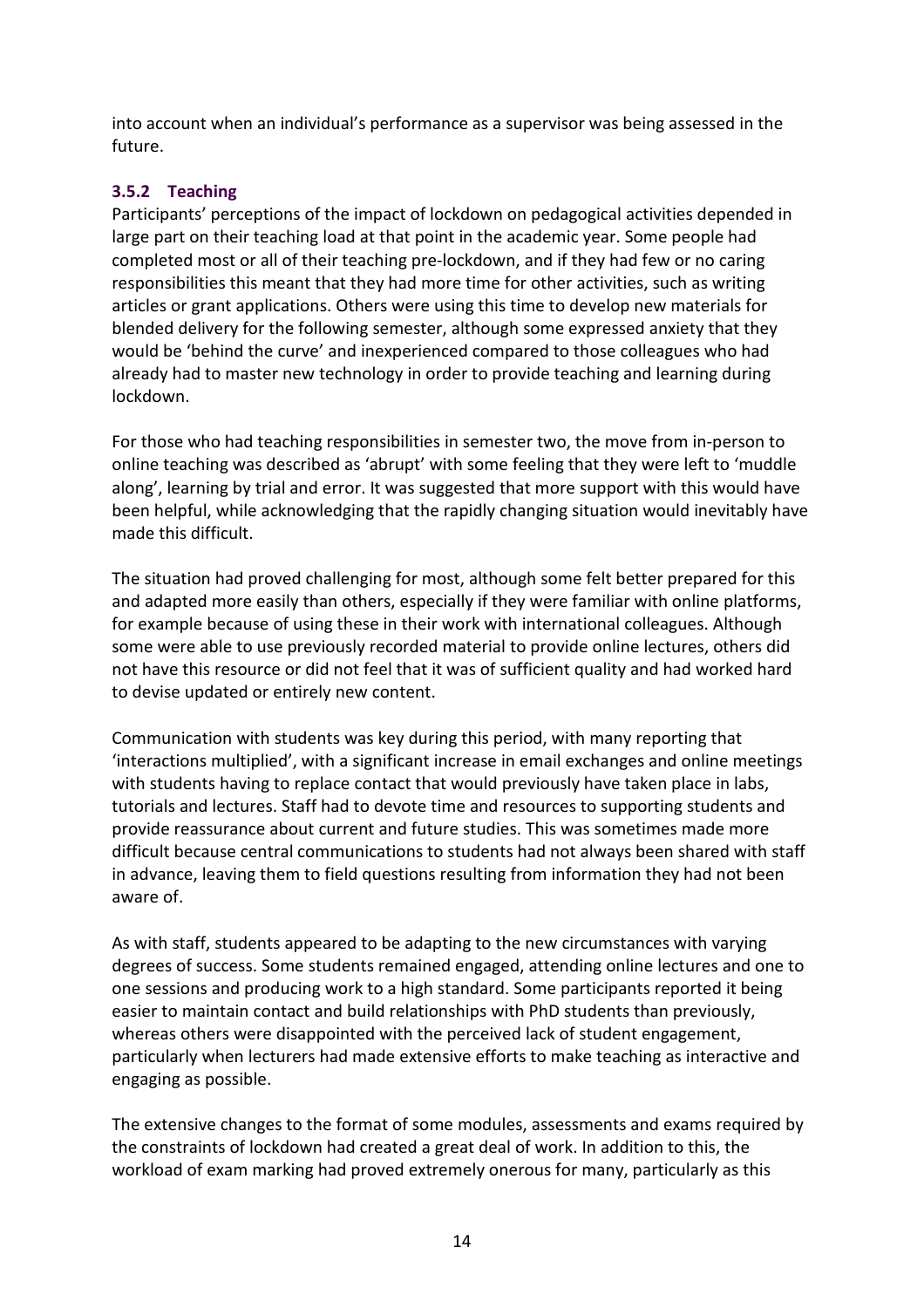came with exacting and inflexible deadlines which were not necessarily compatible with childcare or other domestic responsibilities. Even those staff who felt their managers had been sympathetic said that they were told that there was no leeway and they were aware that other colleagues were similarly hard pressed so there was no one else to do the work. This message was at odds with central messaging around the importance of taking care of one's mental health and prioritising their caring responsibilities where necessary.

Some participants expressed sadness that the academic year had ended without any of the usual celebratory events, such as end of year shows and degree ceremonies. Almost all participants said that they preferred teaching in-person, and while some were comfortable with digital alternatives or open to engaging with the technology, others said that teaching online 'is not as good, nor is it good pedagogically to watch lots of recorded lectures'. However, for some the anxiety relating to having to deliver in-person teaching and the potential risk of infection was of greater concern and, for those who were especially vulnerable, online teaching offered a welcome alternative.

#### <span id="page-18-0"></span>**3.5.3 Enterprise**

Of the three categories of activity (research, teaching and enterprise), this was the least discussed. Among those who did talk about enterprise, several people described this aspect of their work as having 'slowed down', 'stalled' or being 'on the back burner', while others said that it had stopped altogether because of having to prioritise teaching, or because of lockdown-related constraints on travel and public events. In some cases this had meant cancellation of long-planned major exhibitions or conferences, often at short notice, which had been extremely demoralising. For some, networking had still been possible, and even facilitated by being able to attend events online rather than having to travel internationally, however there were some missed opportunities that only in-person meetings would have offered. Some people were affected by the situation their collaborators found themselves in – for example those working with partners in industry or the NHS said that funding had been postponed or withdrawn and they were not confident that they would be able to continue with the projects that they had planned. However, others were able to continue with a range of enterprise activities; maintaining networks, conducting outreach activities online, submitting patent applications and collaborating with national and international partners despite the pandemic.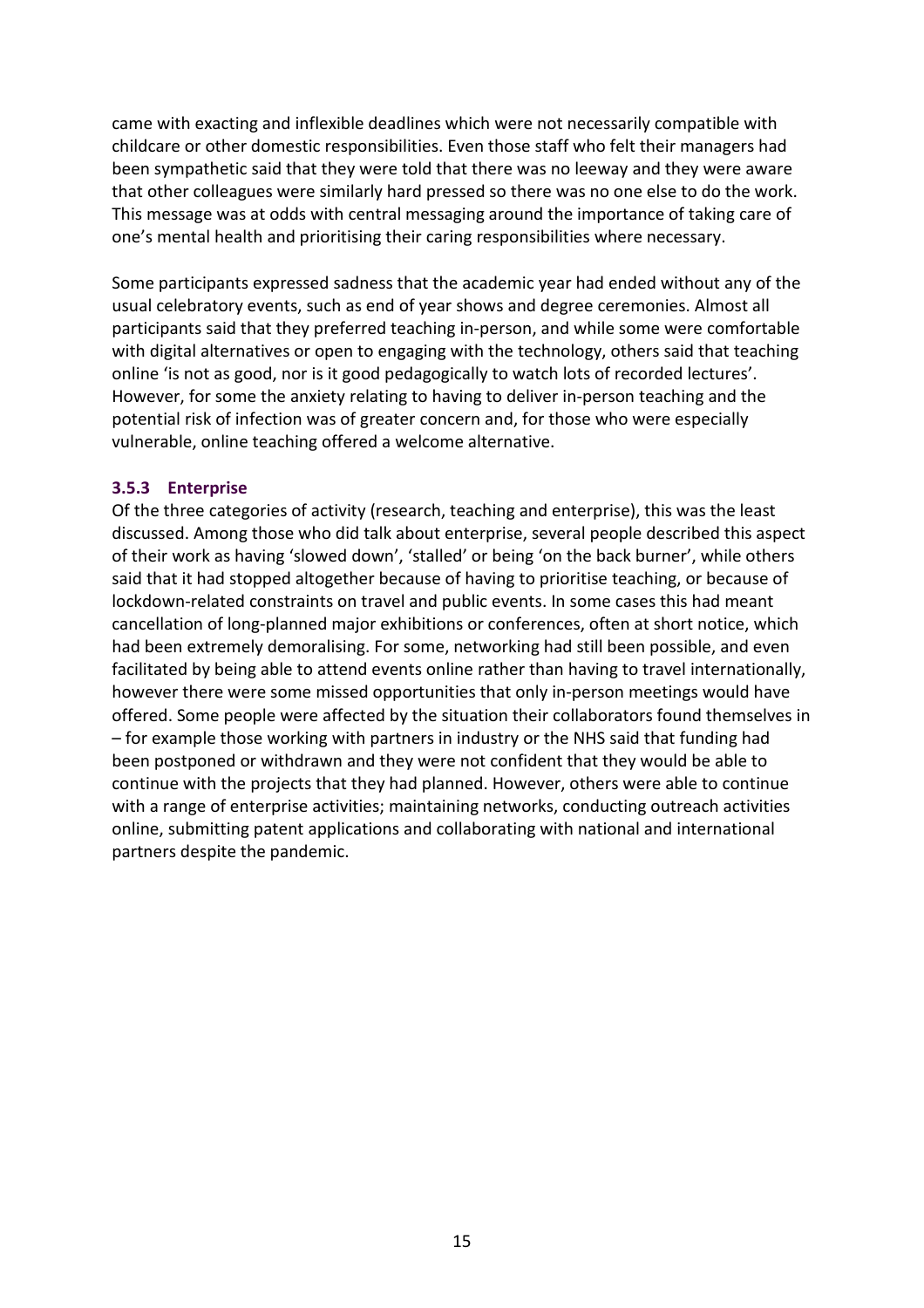## <span id="page-19-0"></span>**4 LEARNING POINTS**

The study enabled staff to reflect on and evaluate how well this period had gone and what might be useful to take into account going forward. This section summarises key elements of the research to inform thinking about how best to respond to further periods of lockdown or partial lockdown, and how to address concerns about the future.

## <span id="page-19-1"></span>**4.1 Looking back**

There was widespread recognition that the University was having to make decisions quickly to deal with an unprecedented situation, and an acknowledgement that everyone was doing their best in difficult circumstances.

- The swift and decisive response to lockdown in terms of the closure of Campus was welcomed, although some staff would have benefitted from more time to make plans, take equipment home etc.
- The confusion at the beginning of lockdown as different IT platforms and packages for meetings, teaching etc. were recommended, adopted and discarded was frustrating and time consuming. The University needs to keep abreast of latest IT developments that facilitate online meetings and teaching. People appreciated that training was being offered over the summer but felt that it would have been better to have had this earlier.
- Some staff would have liked more practical support, e.g. help to replace personal laptops that were adequate for occasional homeworking but not for the demands of full-time working from home, financial recompense for providing their own supplies and equipment.
- Flexible working is a good thing that has benefits for work-life balance, mental and physical well-being, morale and productivity. Many people appreciated being able to work when it suited them best and having a more fluid schedule so that they could fit time with family members, exercise and pursuing their own interests around that. In addition, those already predominantly working from home felt more included and connected to their colleagues as they were no longer viewed as 'never here'.
- Choice is important. Having options about how (and where) they work and interact with their colleagues means that it is easier for people to feel integrated, e.g. being able to opt into smaller informal meetings or larger School-wide coffee mornings, depending on what suits them best.
- <span id="page-19-2"></span>• Staff appreciated being trusted to manage their time. Where this proved difficult because of conflicting demands, support was vital in counteracting people feeling overwhelmed or isolated.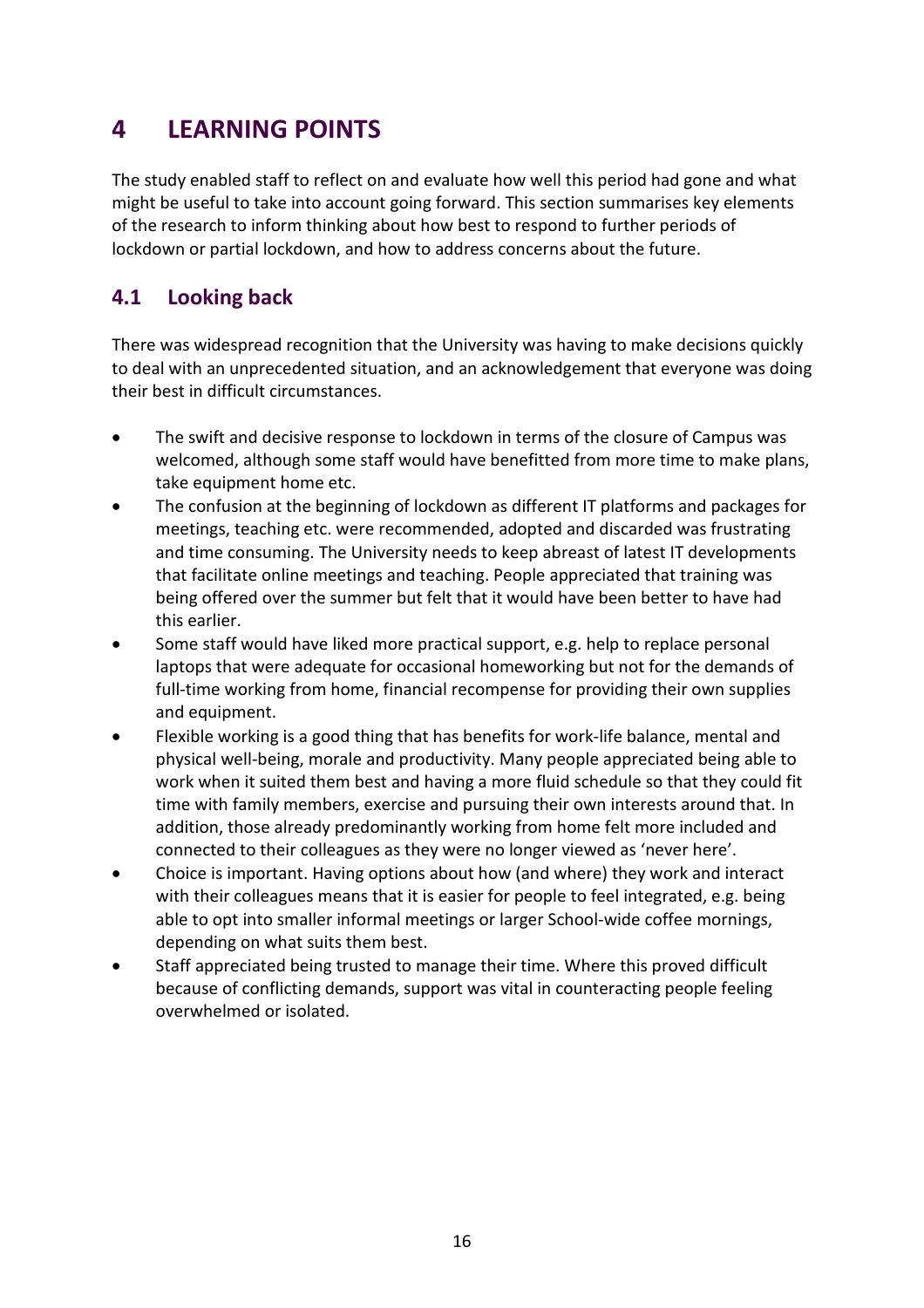## **4.2 Looking ahead – short term**

Anxieties and concerns about the new academic year.

- Teaching workload, especially in combination with research, enterprise and administrative expectations.
- Health and safety mixing with students in-person, especially for those who are particularly vulnerable, or shielding someone who is vulnerable.
- Practical difficulties, including how to lip read through face masks.
- The effect of external factors, e.g. sudden school closures, needing to self-isolate, etc., particularly on teaching responsibilities.
- The prospect of redundancies, which increased anxiety while decreasing some people's willingness or ability to ask for help.

### <span id="page-20-0"></span>**4.3 Looking ahead – medium term**

Uncertainty about the future.

- Concerns about what the rest of the academic year will look like, in particular around exams and assessments.
- Predicted negative effects on staff health and well-being if pressures remain at this level, which was identified as being 'unsustainable'.
- How staff can meet the University's expectations with more students, more work and reduced resources owing to redundancies and the freeze on expenditure and Bought in Teaching (BIT).

#### <span id="page-20-1"></span>**4.4 Looking ahead – longer term**

- Opportunity costs and benefits those with an increased number of publications and grant applications resulting from this period are more likely to have further opportunities (funding, promotion and progression). Those who have not been able to maintain these activities, or been unable to pursue them at all could potentially end up disadvantaged and feeling undervalued.
- The effects of this period and the pandemic itself may have an impact for several years on people's physical and mental health, and their personal and professional lives.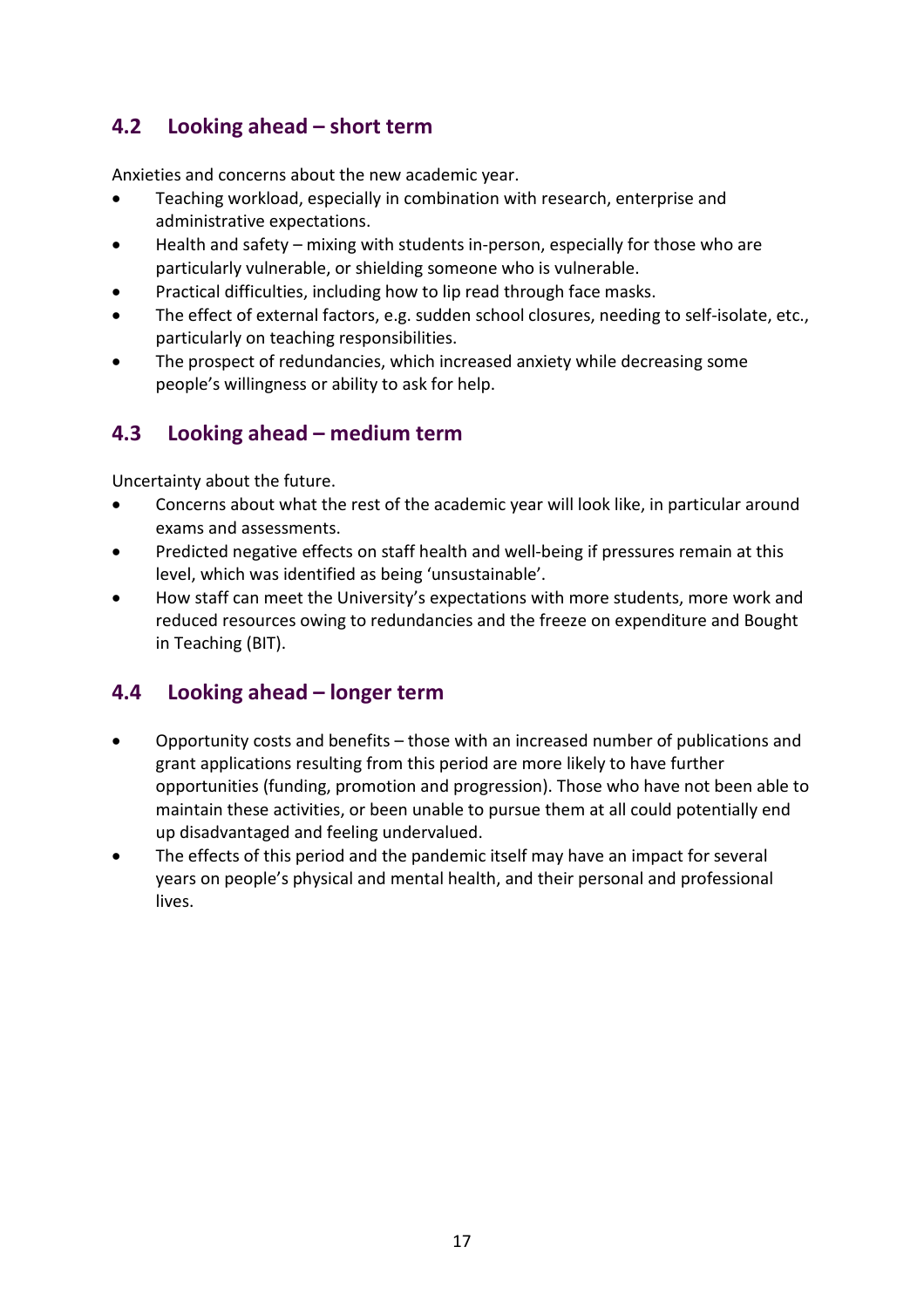# <span id="page-21-0"></span>**5 CAVEATS AND LIMITATIONS**

The findings presented here give illustrative insights into a variety of experiences of both positive and negative effects of lockdown on participants' working lives but cannot offer an exhaustive or comprehensive account. This was a small-scale qualitative study, and therefore did not aim to recruit a statistically representative sample. Consequently, the findings are not generalisable across the RTE/SSA staff group, nor more widely to University staff as a whole. The sample was self-selecting and included staff from eight of the nine Schools; there were low numbers of participants from several of these and no participants from the School of Business and Economics, so it can only provide a partial picture at best. Everyone's experience is different and there is no substitute for taking the time to have sensitive and thoughtful conversations with colleagues to discover their unique situation and how they have been affected.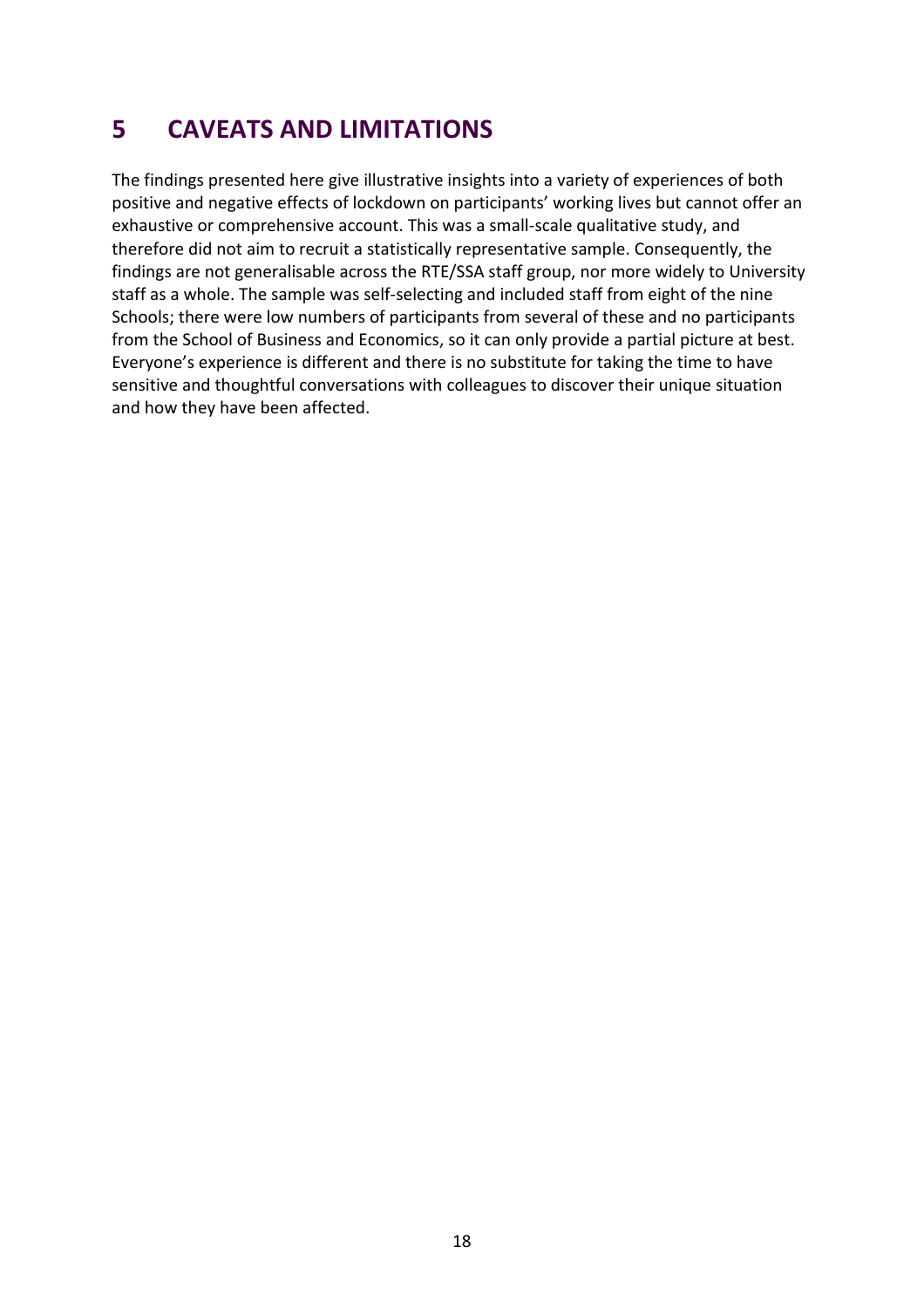# <span id="page-22-0"></span>**6 CONCLUSIONS**

In analysing the 45 contributions made by participants it became clear that staff remain extremely dedicated and determined to do their best for colleagues and students, no matter how challenging their individual situations. Despite this, there is widespread anxiety about how they are coping compared to colleagues and peers, and how much longer they will be able to go on coping if pressures remain at the level they were when the study was conducted. People talked about a conflict between expectations and messaging – that for many, high expectations of productivity across research, teaching and enterprise remained the same, despite radically and frequently changing circumstances.

Everyone who participated was facing uncertainty with determination. Participants often commented on how important they felt the study was, not just for the University but as individuals as it had offered a valuable opportunity and space to reflect and to share their experiences. There was clearly a desire to see the findings used constructively to inform inevitably difficult times ahead.

With this in mind, the recommendations following this section, which arise from the analysis of the data, include conducting further work to include other job families within the University and a repeat study to revisit participants in the future to see how they have weathered the Covid-19 storm.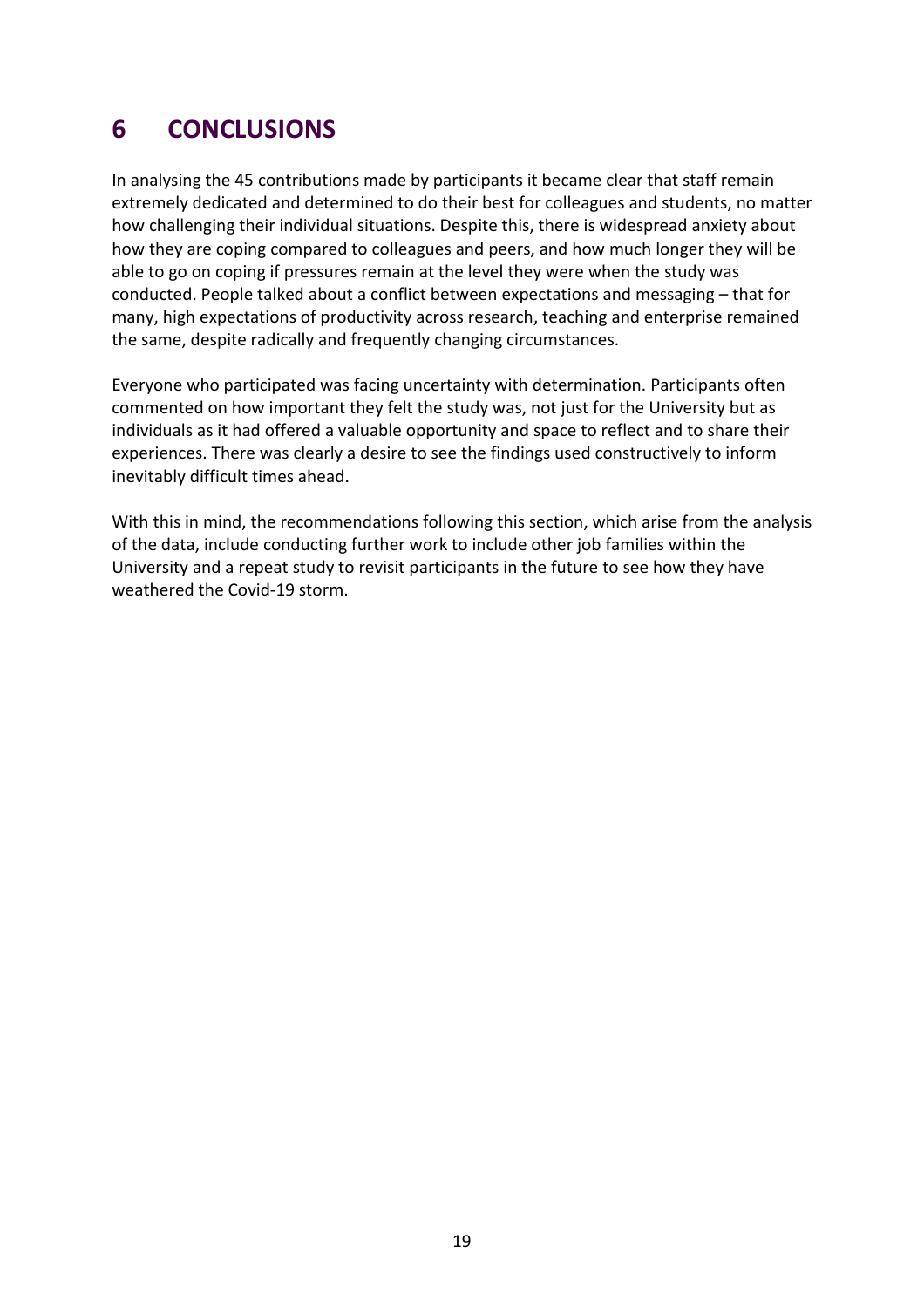# <span id="page-23-0"></span>**7 RECOMMENDATIONS**

- Recognise that people's situations are often not static and be responsive and flexible to changes in their working patterns and capacity over time.
- Acknowledge that different groups have been affected in different ways and that some will require additional support and understanding. In particular:
	- Staff with significant caring responsibilities especially those with younger children or family members with additional needs.
	- Staff from Black, Asian or Minority Ethnic backgrounds– emerging data suggest that Covid-19 has disproportionately impacted those in Black, Asian and Minority Ethnic communities.
- Recognise the contribution of staff who have spent the summer prioritising work to optimise the student experience both in learning and Campus safety for the next academic year.
- Take into account additional workloads and time pressures caused by changes in teaching delivery, reductions in staff numbers and the absence of assistance from BIT.
- Match top level communications with actions throughout the institution– e.g. the message to prioritise teaching activities was clear but more local guidance at School level was needed on how to re-balance activities, as well as specific and practical guidance on what could become lower priorities.
- Share student-facing communications with academic, School administrative and support staff so that they are better able to respond to student queries and concerns relating to these.
- Re-assess the PDR process, ensuring that the implications of the lockdown such as differences in ability to do research, publish and apply for grants, will be taken into consideration. This is particularly important for the academic year 2020-2021 but also for subsequent years to help limit the negative impact on people's future prospects.
- Increase choice and flexibility to allow people to work in ways that suit them best. This could mean extending flexible working patterns to encompass both working hours and working location, including options to attend meetings remotely in the longer term, while acknowledging that for some staff being able to work on campus is preferable.
- Regularly update central in-house knowledge of software and platforms and provide ongoing and supplementary training on any new software regularly so all staff can keep up to date (extending the CAP offer).
- Identify colleagues using innovative approaches to interactive technology, especially in teaching, and develop networks for sharing ideas to ensure that knowledge is harnessed to deliver effective practice.
- Formalise or review the scheme that enables staff to access IT and communications equipment for home working and publicise this to all staff so that those who need new equipment can access it straightforwardly.
- Replicate this research with other staff groups (e.g. Professional Services, Facilities Management, Security etc.) who will have been affected in different ways by changes in the operation of the University over this period.
- Repeat the research at strategic points, e.g. after the first semester, or at the end of the academic year in 2021 to reflect on experiences and evaluate strategies and initiatives that have been put in place in the interim.